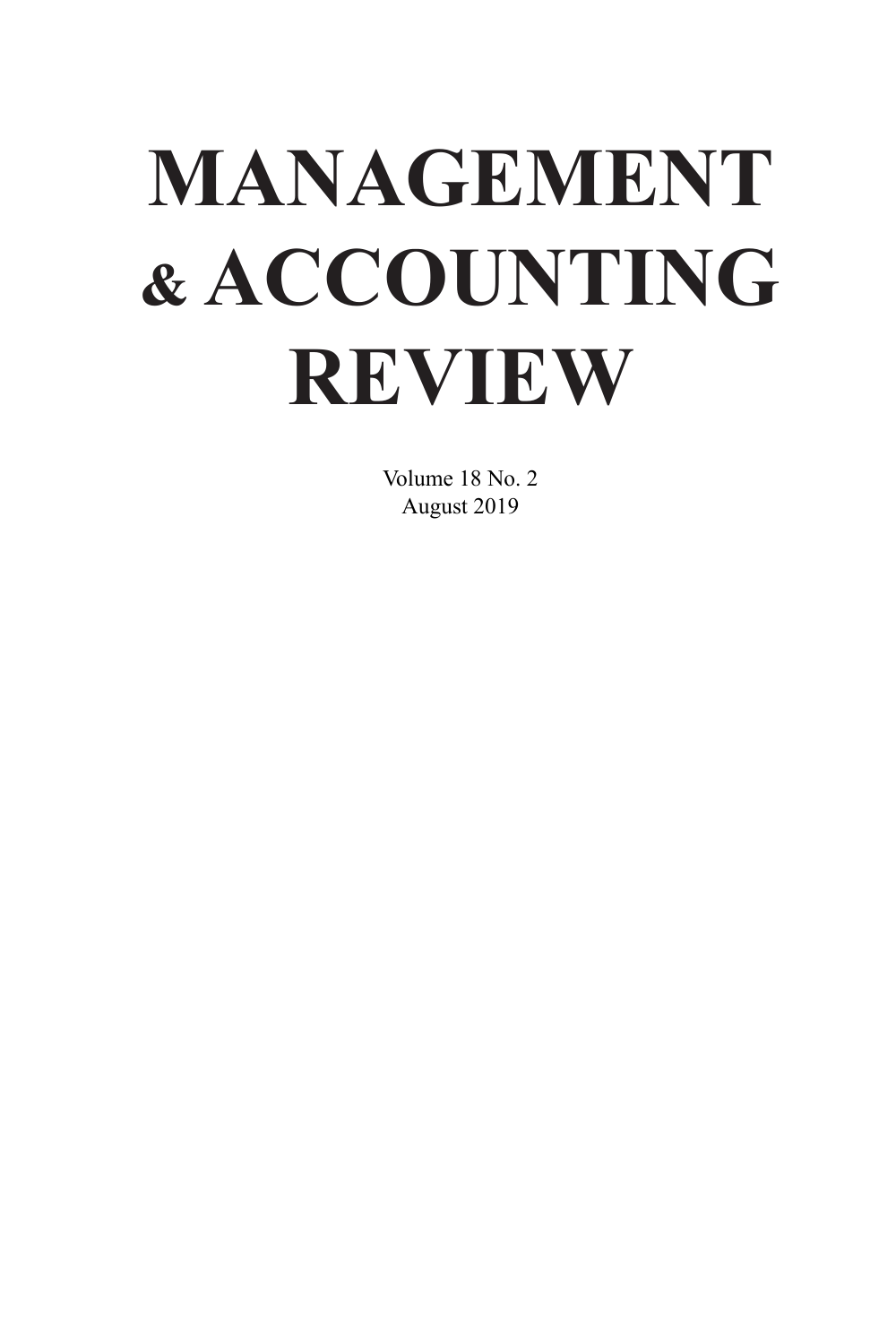|              | <b>CONTENTS</b>                                                                                                                                                                                            |
|--------------|------------------------------------------------------------------------------------------------------------------------------------------------------------------------------------------------------------|
| $\mathbf{1}$ | Assessing the Relationship between Information Transparency<br>through Social Media Disclosure and Firm Value<br>Abdalmuttaleb M.A Musleh Al-Sartawi                                                       |
| 21           | Ownership Structures and Dividend Policy: Evidence from Listed<br>Plantation Companies in Malaysia<br>Sami RM Musallam and Coral Choo Pei Lin                                                              |
| 47           | People and Audit Process Attributes of Audit Quality: Evidence from<br>Malaysia<br>Noor Adwa Sulaiman, Suhaily Shahimi<br>and Ranjit Kaur Nashtar Singh                                                    |
| 81           | Human Development, Unemployment and Indonesian Migrant Workers<br>Fariastuti Djafar                                                                                                                        |
| 99           | Determinants of Reliability of Financial Statements of School<br>Operational Grants in Indonesian: The Mediating Role of Contextual<br>Variables<br>Ari Kuncara Widagdo, Payamta and Dhony Prastyo Nugroho |
| 131          | Investigating the Impact of Hedge Horizon Upon Hedging Effectiveness:<br>Evidence from the National Stock Exchange of India<br>Mandeep Kaur and Kapil Gupta                                                |
| 163          | Implications of Employees Workload in the Banking Industry: A Case<br>of BIMB Branches in the Central 3 Region<br>Mohd Herry Bahador, Norsaadah Isahak and Nuraini Abd Razak                               |
| 193          | The Relationship between Audit Committee, Political Influence and<br>Financial Reporting Quality: Malaysian Evidence<br>Aziatul Waznah Ghazali and Nur Aima Shafie                                         |
| 245          | Ceo's Gender, Power, Ownership: Roles on Audit Report Lag<br>Sarini Azizan                                                                                                                                 |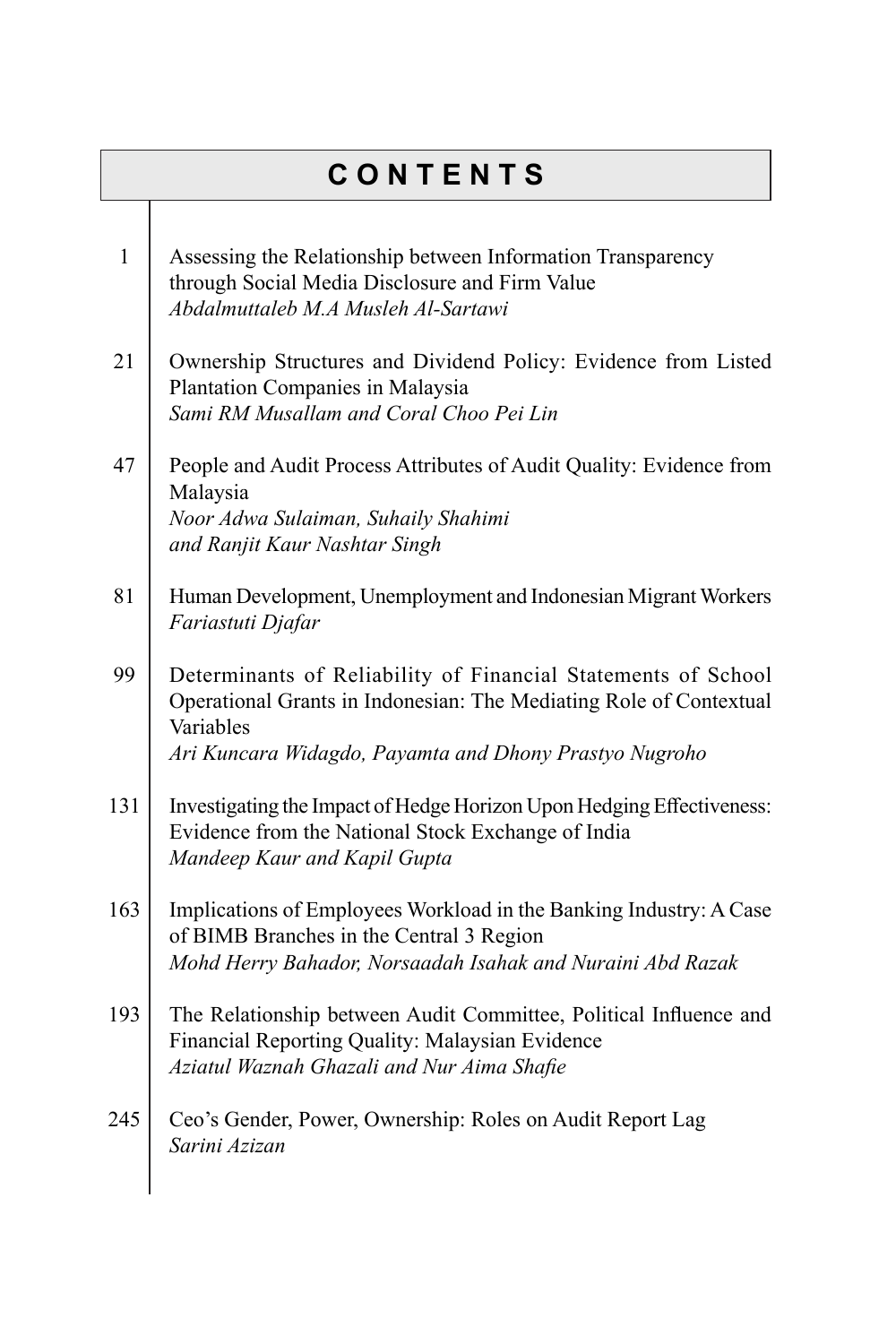## **Implications of Employees Workload in the Banking Industry: A Case of BIMB Branches in the Central 3 Region**

**Mohd Herry Bahador, Norsaadah Isahak and Nuraini Abd Razak**  Arshad Ayub Graduate Business School, Universiti Teknologi MARA

## **ABSTRACT**

*The purpose of this study was to examine the implications of employees' workload in the banking industry: A case of BIMB branches in Central 3 regions. The ultimate aim of this study was to examine if employees' workload in BIMB branches in the Central 3 region are influenced by the attributes of stress, job performance and attitudes that has been encountered previously. The outcome suggests that only two attributes significantly give a positive outcome which are attitudes and job performance arising from the implications of workload. A SWOT analysis was used to evaluate internal and external forces and evaluate the benchmark BIMB with industry players such AmBank Islamic, Maybank Islamic and BIMB Branches. The results from the CPM findings indicate that Maybank Islamic had higher scores and were contributed by the reward system and employment loyalty compared to BIMB and AmBank Islamic. Furthermore, it was supported by the Adam's Equity of Motivation theory to assist Regional Managers of BIMB Branches in the Central 3 region to improvise and enhance the employees-employers exchange to change the employees' attitudes and improve employee's performances. The Regional Manager appoints employees who exceed performance from their previous evaluation by giving them a role of authorithy such As coaching new employees on work processes and schedules, inviting them for making decision in managerial roles and organizational conference meetings.*

**Keywords***: workload, stress, job performance, attitude, BIMB, Central 3 Regions*

#### ARTICLE INFO

**Article History**: *Received: 18 March 2019 Accepted: 29 March 2019 Available online: 31 August 2019*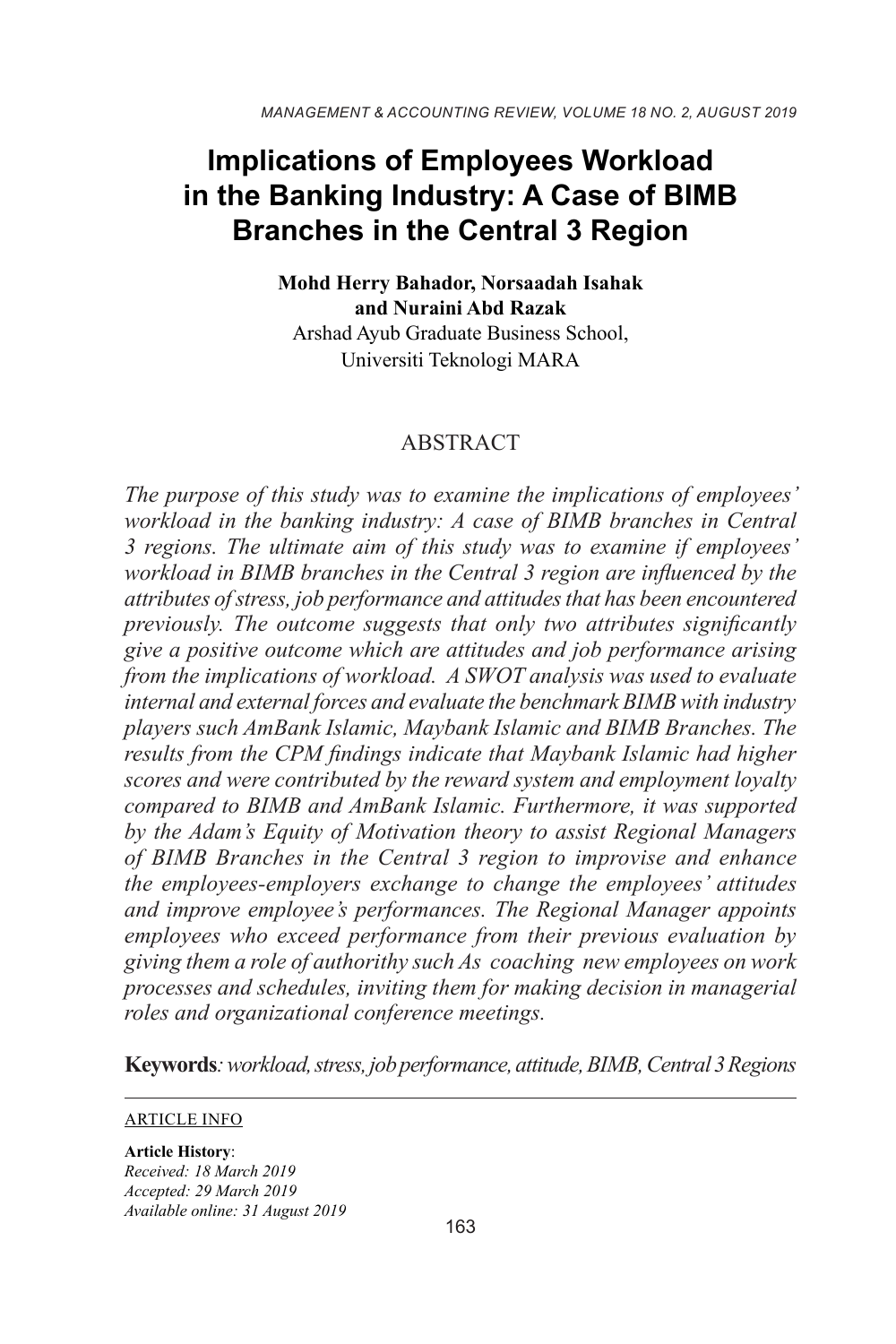## **INTRODUCTION**

An individual in his or her job in a bank faces stress as Jamshed et al. (2011) suggested "The workplace is potentially an important source of stress for bankers because of the amount of time they spend in their respective banks." The stressor–strain relationship is one that is often referred to in the occupational stress literature. In this context, strain refers to psychological symptoms, such as stress, that are associated with work and the work setting (Searle et al. 2001), while a stressor is a predictor of strain. Perhaps one of the most researched stressors in the field is that of job demands. Generally conceptualized as workload, according to Karasek (as cited in Van Der Doef and Maes 1999), job demands are most often expressed as time pressure and role conflict.

A better understanding of the nature of the workload-stress association, as well as the factors that affect it, is important in order for researchers to determine how to remedy the negative effects of stressors on individuals across organizations. For example, Kirmeyer and Dougherty (1988) found the perceived workload of dispatch operators to be positively associated with a measure of tension-anxiety and Brotheridge (2001) concluded that emotional exhaustion, a type of stress, was significantly related to workload in a study of Canadian government employees. Additionally, the stress construct itself has been positively related to high levels of workload by many researchers. Tyler and Cushway (1995) established a significant and positive link between workload level and stress levels in nurses. In this instance, workload was more predictive of stress than any of the other six factors examined. Well-controlled laboratory studies have examined the relationship between workload and stress as well. Perhaps one of the most clear-cut examples is Searle et al. (2001) replication of their 1999 study investigating Karasek's (1979) Job-Strain Model. Increasing or decreasing the rate at which participants were instructed to "sort the mail" manipulated using a computerized mail sorting task, the level of demand, or workload. Participants were administered a stress measure immediately prior to and after completing the task. Results indicated, as in the 1999 study, that the level of stress for the high workload condition was significantly greater than the level of stress reported in the low workload condition.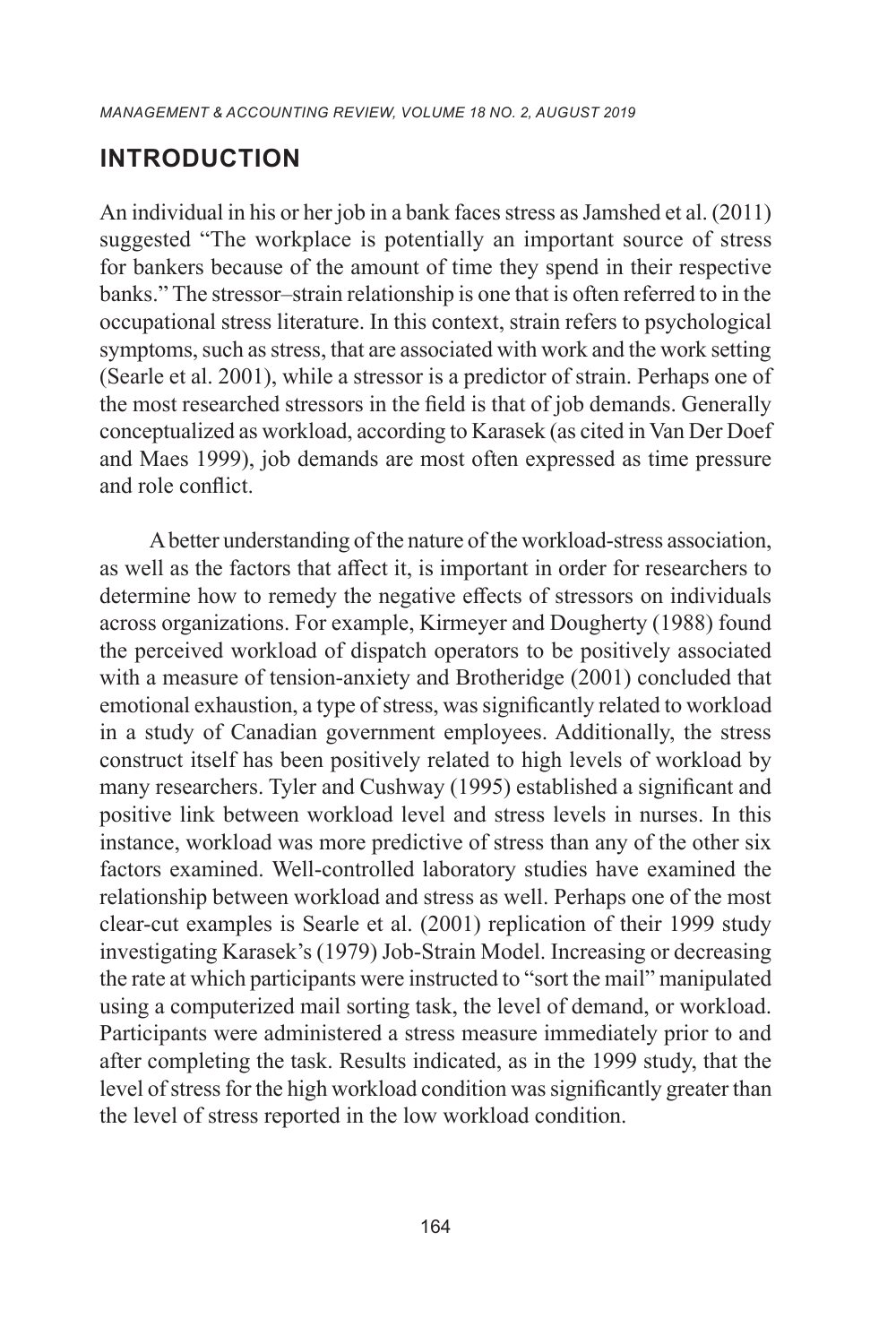A study investigating the job stressors of door-to-door booksellers revealed that not only does role overload affect psychological strains (frustration and depression), but so does workload variability, for example, "I had many quiets between heavy work periods" (Beehr et al. 2000). The variability in the workload of this sample of booksellers was found to be especially predictive of depressive symptoms.

Pooja (2013) stated that each organization should know the concept of workload in order to ensure them able to operate efficiently and effectively. The inconsistent setting of workload may affect the overall performance. A similar study on job performance has been conducted by Dr Sarah et al. (2011) on their study of workload in the Pharmaceutical industry where they stated that high workload is associated with performance, perceived contribute high errors and may affect patient safety.

Hauck et al. (2008) investigated a study to examine the relationship between workload inconsistency and job performance and found that organizations may benefit from noting and intervening in an attempt to prevent negative impacts. Next, according to Babak et.al., (2010) when employees have much work in a short span of time with excessive pressure, the job demands are not completed, tend to be exhausted, experience stress, have low motivation and their job performance shows a negative trend.

Work job performance is a greatly critical measure that identifies with hierarchical results and achievement. Job performance has been depicted as something a solitary individual does, and it is the understanding of the yield and nature of employment (Campbell, 1990), adjustment between all elements of generation that gives the more noteworthy returns for the littlest exertion (Wickens & Hollands, 2000), and as the way representatives perform their work (Boles, 2001). Besides that, job performance also manages the working environment where it most ordinarily refers to the standard of work that compares to good quality. Job performance must be coordinated to authoritative objectives that are applicable to the work.

Moreover, job performance does exclude exercises where exertion is exhausted to accomplishing fringe objectives. For instance, exertion put towards the objective of getting to work in the most limited measure of time is not job performance. The components of employee job performance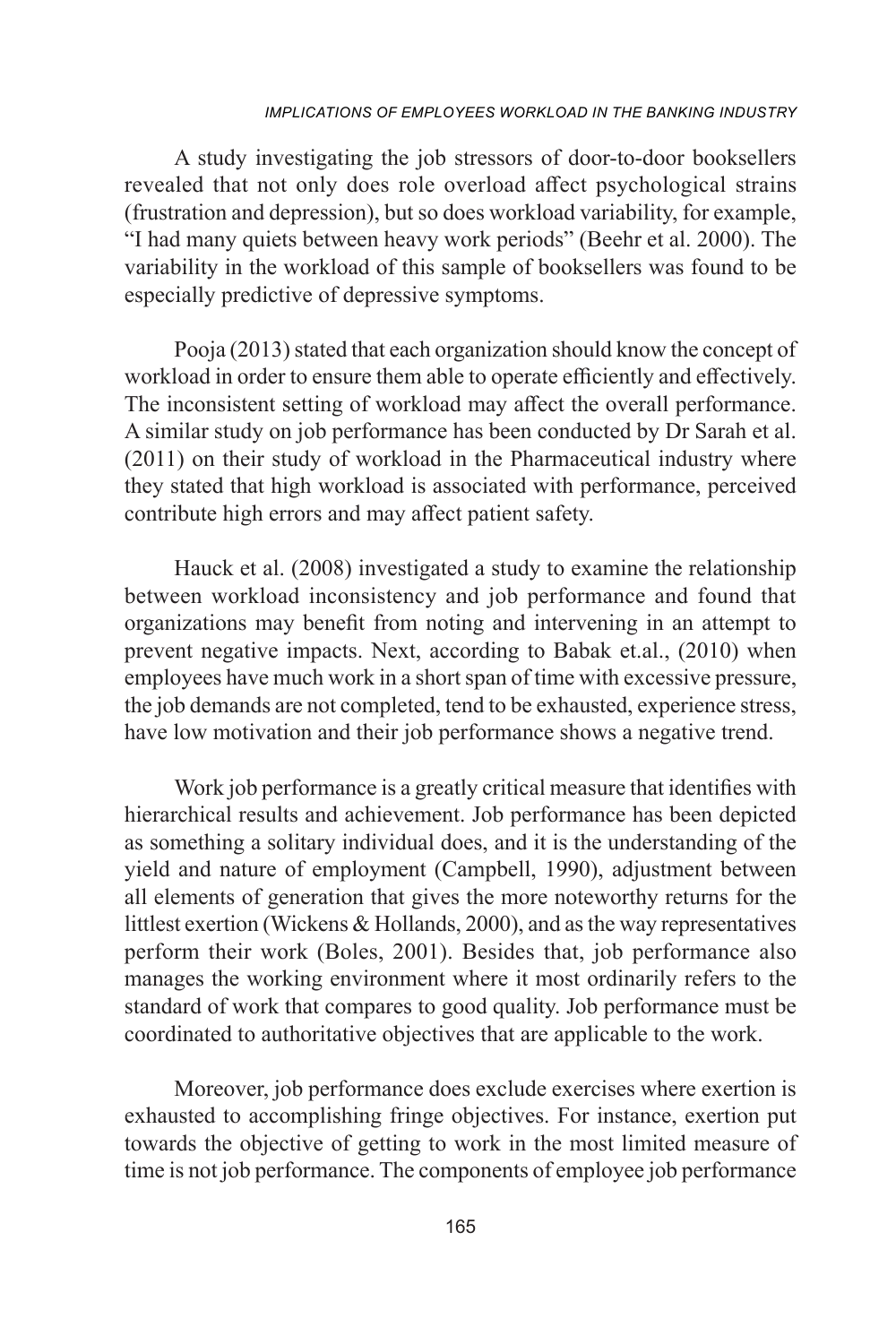comprise of information, careful quality, responsiveness, inspiration and backing. To set destinations for employees job performance involves characterizing the components of the job performance, and making objectives that speak to this definition and work to attain these objectives (Omolayo, 2013).

Previous research has identified six variables that affect the performance of employees and one of them is workload (Yang et al., 2004). Based on the hypothesis made by Yang et al. (2004), workload has a significant impact on the performance of employees. Other than that, according to Rubiah (2012), ia higher turnover rate is recorded by financial institutions (18.3%) and the IT industry (20%). The chemicals business with a 6.3% turnover rate is the most reduced rate among the commercial ventures. According to her, it is a troublesome errand to hold workers because of the interest and open door element, which sway representatives to leave an association. The main three explanations for the representatives to leave an association are better outer open door (67.3%), restricted development open doors (46%) and further studies (38%).

The high turnover rate in monetary administrations especially in business banks has enormously affected profit, quality and gainfulness because of the misfortune of learning and specialized aptitudes. All things considered, because of deficient expertise and learning of new substitution worker, it is likewise affected the perspective of client relationship and fulfillment for not having the capacity to meet or surpass the client's desire. Turnover proposition is a well-known subject to the association in any business society and industry.

Moreover, as indicated by Rubiah (2012), turnover plan happens when workers are eager to switch their current occupation to others, taking into account their individual longing. Regardless of how huge or little the association, turnover proposition among the representatives are 19 exist and dependably be a fundamental sympathy toward association to diminish or dispense with it. Nonetheless, in certain associations with a concentrating on low maintenance workers, lodging and quick sustenance industry, the turnover aim is not a worry or issue (Cascio, 2006; Johnston, 1992; & O'malley, 2000).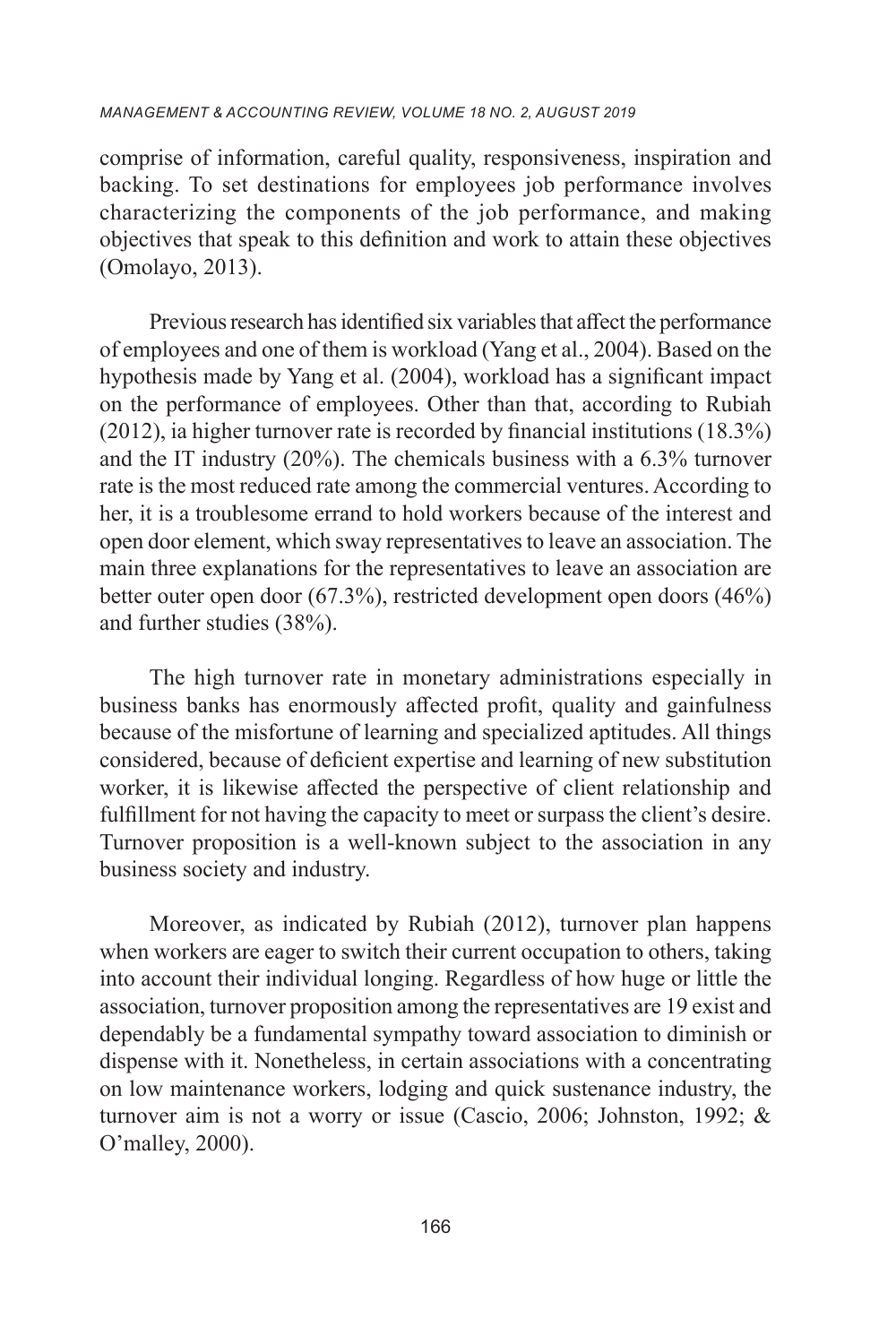These days, the turnover and turnover aim are two genuine issues in Asia (Rubiah, 2012). The turnover and turnover plan happen without a reason or objective (Percy and Kostere, 2006). In any case, the turnover and turnover aim scarcely influences those occupations that are obliged to high individual abilities, for example, account, data innovation, electronic and electrical building (Keni et al. 2013).

Workload is regularly depicted in quantitative terms and might be recognized to be unnecessary when the volume of work surpasses the capacity of a laborer to meet the requests over a specified period of time (French and Caplan, 1973). In qualitative terms, unnecessary workload might imply that the necessities of the work surpass the abilities, capabilities and information of a laborer (Sauter and Murphy, 1995; French and Caplan, 1973). A few studies have highlighted the malicious results of high workloads or work over-burden. A case in point, a late study created that work over-burden and time obligations were notable donors to work stress around group medical caretakers (Usman et al., 2011).

Furthermore, an investigation of work anxiety around experts found that educators and medical caretakers were well on the way to encounter work over-burden and that this variable, accompanied by different interferences to work, can possibly bring about excruciating work requests (Chan, Lai,ko and Boey, 2000).

In relation to the statement made by Andrew and Kishokumar (2014) the attitudes and behavior of employees will impact the working condition negatively if the same pressure is repeated and increased accordingly. For example, William et al. (2007) found that malpractice among physicians occurs when the workload is less and when the situation is left unmanaged. In some cases, there is direct impact on heavy workloads on attitudes of employees that lead to job dissatisfaction, poor job performance, and low quality of work, absenteeism and turnover intention among employees.

Jaramillo et al. (2011) found that emotional exhaustion is the mediating effect of stress on job attitudes and job behaviors. Stressors on individuals affect physical and mental health as well as performance and will contribute to the intention of leaving employment. However, according to Saad et al. (2011), workloads give an opportunity for the employees to learn and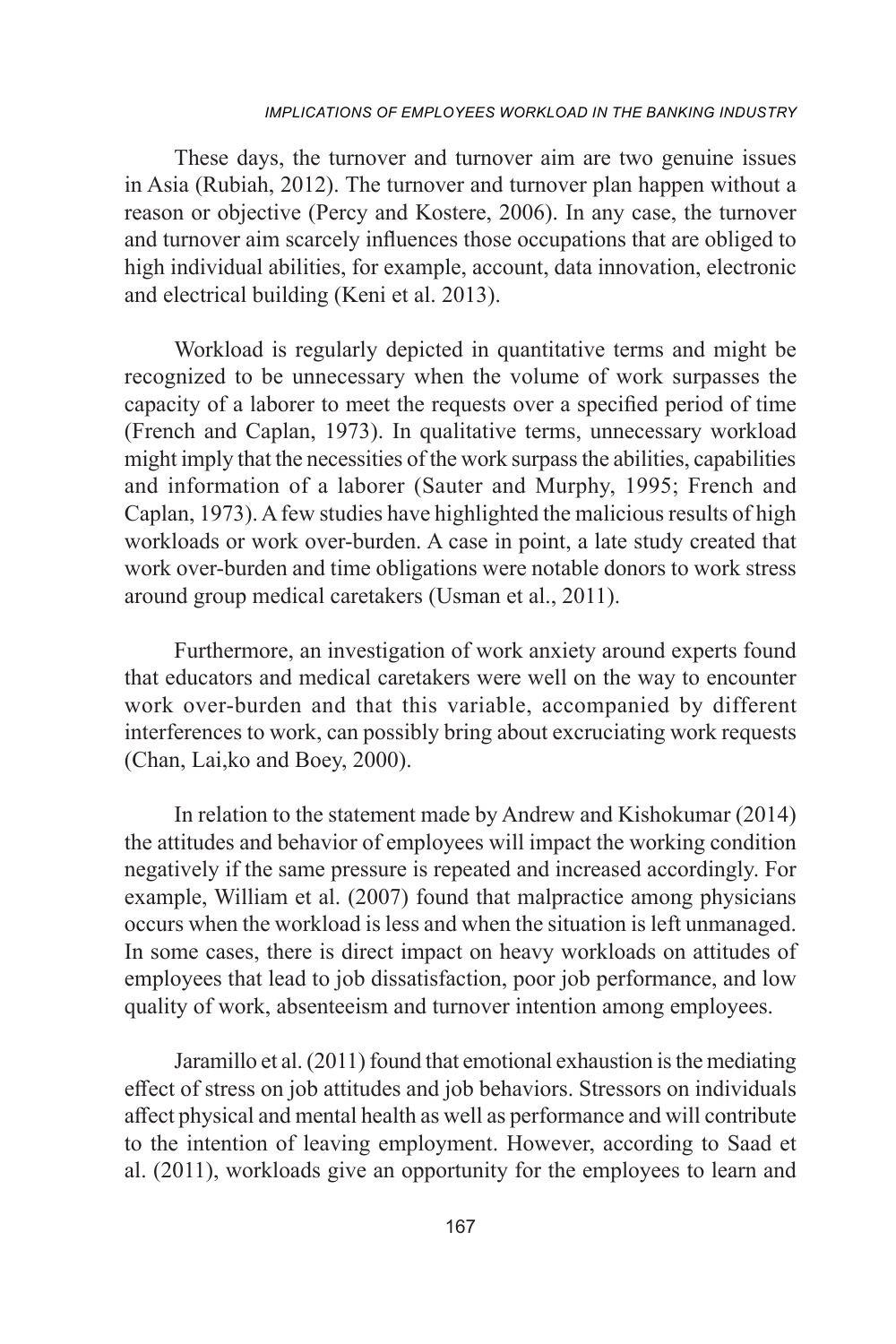prosper more quickly because they able to gain more work experience as well as enrich their exposure. They also added that workload pressure tends to be positive leading in order to increase productivity as many organization nowadays facing a number of challenges like embracing technology, managing change, keeping the customer satisfaction and containing costs which it require efficient and high performance employees to compete in the global environment.

Moreover, Timpe (1986) also supported thatgiving employees new work will make them become creative and skilled in new areas. It is a good opportunity for them to increase their knowledge and become a more valuable asset to the company. The research done by the American Occupational Therapy Association (2010), the American Physical Therapy Association (2011) and the American Speech-Language-Hearing Association (2010) regarding the Workload Approach among therapists and students, shows a positive student outcome, improved services and increased job satisfaction. The Workload Approach allows students to participate in multiple learning environments that provide maximum benefits to students such as improved ability to improve the quality of service, increased opportunities for collaboration and provide more appropriate service recommendations.

Theoretically, the positive relationship between positive influence and compensating social conduct is a key component in the Behavioral Facilitation System (BFS; Depue & Iacono, 1989; Watson, 2000).The BFS proposes that people take part in appetitive practices that are vital. Without a doubt, experimental proof from trial examinations back the controversy that positive influence rouses people to take part in social conduct. Cunningham (1988) demonstrated that people whohave a constructive state of mind showed fundamentally more prominent enthusiasm toward social exercises, as contrasted with an impartial disposition control bunch.

## **METHODOLOGY**

This was a cross-sectional study also known as a cross-sectional analysis. Cross-sectional study is a research study for which data are gathered just once, perhaps over a period of days or weeks or months in order to answer the research question (Sekaran and Bougie, 2013). This study, cross sectional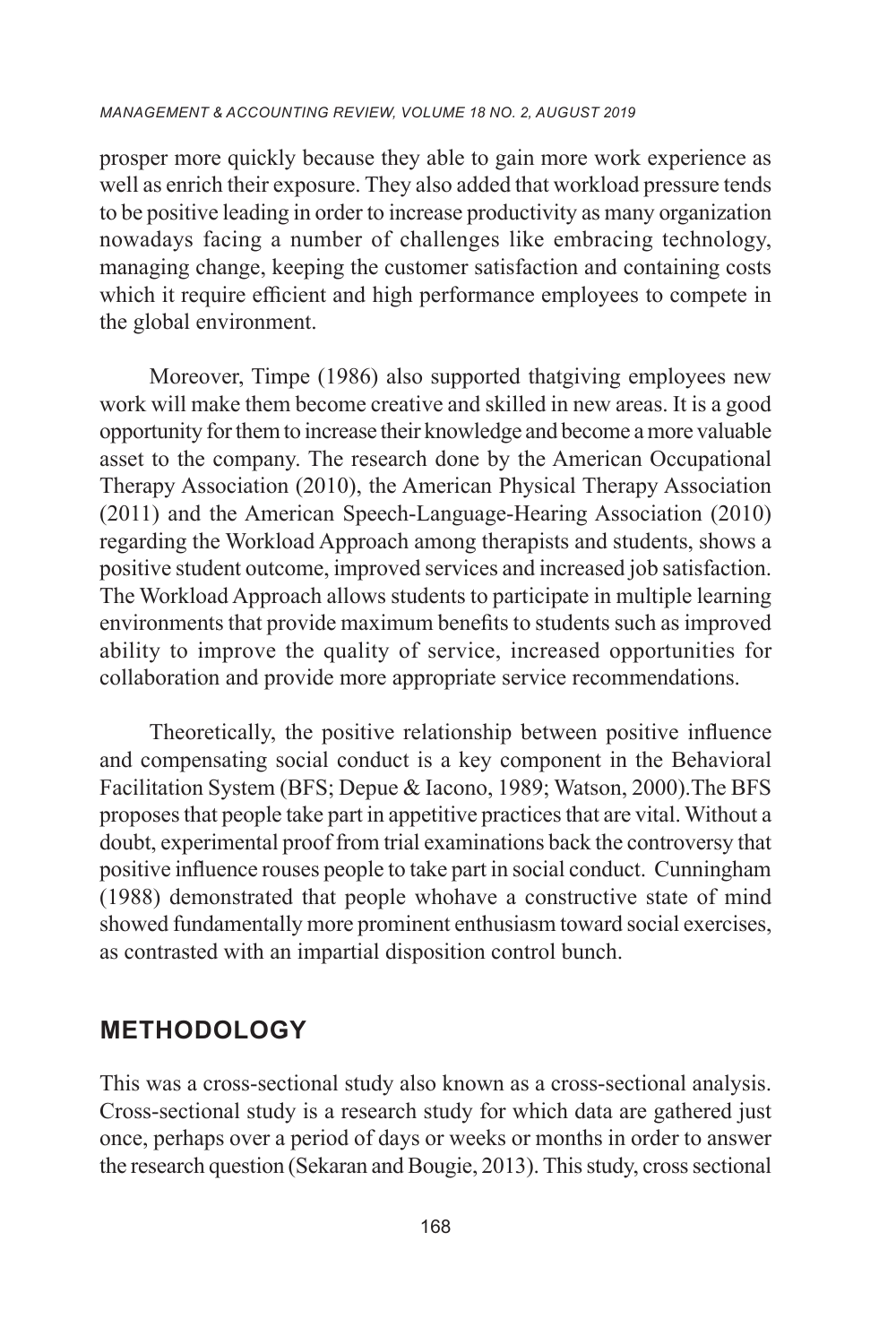study take place at one shot in time which the limitation here are to reach out the questionnaire among respondent who are in branches since most of branches are not within the same state. Some of the branches such as in Negeri Sembilan are difficult to distribute the questionnaire to them. There was little statistical evidence available on employee workload in the banking sector. Besides that, this study is also a descriptive study which was designed to collect data that described the characteristics of workload.

The study was carried out with a close collaboration with the Assistant Regional Operations Manager of Bank Islam Malaysia Berhad (BIMB) in the Central 3 Region. The company is structured and committed to a human resource plan besides being concerned about the challenges of workload among employees. For the purpose of this study, BIMB was classified into five (5) regions. The Region are the Northern Region, Southern Region, Central Region, East coast Region and Eastern Region. The Central Regions were sub-divided into smaller regions such as Central 1, Central 2 and Central 3. However, for this study the population of employees in the Central 3 Region of BIMB branches was used with 16 branches that consisted of 272 employees and located between three states which are Negeri Sembilan, Selangor and Kuala Lumpur due to accessibility. A sample is a subset of the population (Sekaran and Bougie, 2013). The table of sample size for a given population size provides the generalized scientific guideline for sample size decisions.

Sampling is important for self-evident rather than collecting data. This study aimed to identify the implications of employee workload in the Central 3 region of BIMB. Hence the population should involve the sales department as well as the operations department. However, due to being a cross sectional study, only the operations employees were used as the population due to the limitations that we identified. In this study, the researchers distributed a set of questionnaires to the BIMB employees in the Central 3 region as well as the structured and unstructured questions in interviews with representatives from Bank Islam, Maybank Islamic and AmBank Islamic for a SWOT analysis and Competitive Profile Matrix (CPM) analysis. We conducted interviews with Madam Habibah Moidu and Miss Karthinee Omar Thellagar in Shah Alam. We prepared structured questions for Mr Muaszam Ahmad from BIMB in order to identify the internal and external factors as well as close competitor strengths. A list of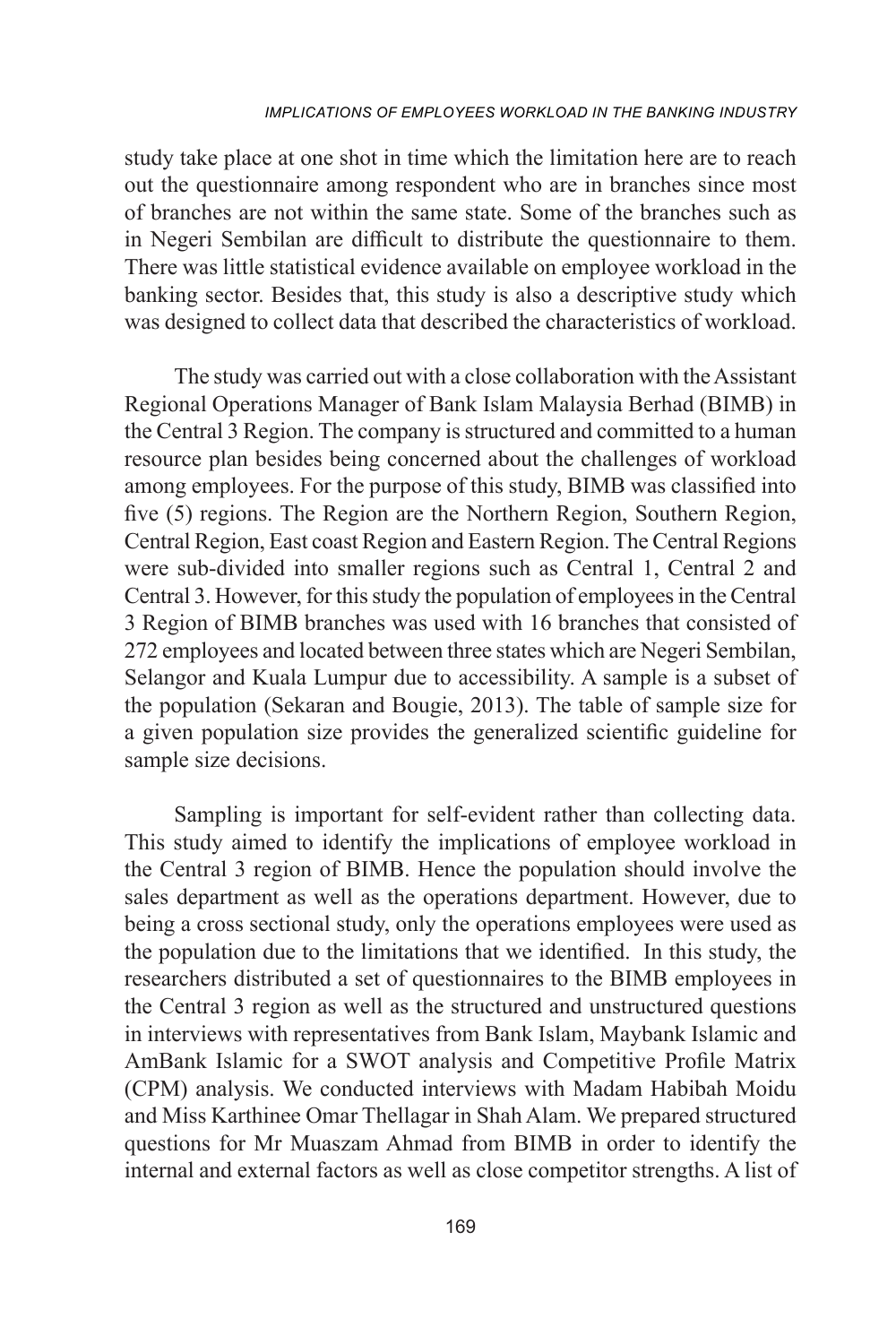employees in the operations departments located in the Central 3 Region and 16 BIMB Branches were the sampling frame. The sample size involved 272 of employees in the Central 3 Region of BIMB. According to Sekaran and Bougie (2013), the acceptable sample size of 270 populations as stated in Krejcie and Morgan (1970) table at page 268 is 159 of respondents. Therefore, a sample size of 200, involved in this study is acceptable. We focussed on the operations department in the Central 3 Region of BIMB due to the responsibility by task given to the employees caused of workload and insufficient workforce.

Moreover, other than questionnaires, the researchers conducted interviews with representatives from BIMB, AmBank Islamic and Maybank Islamic through structured questions for SWOT and CPM Analysis. A questionnaire was developed based on past literature to get a 100% response rate and establish the rapport and also motivate the employees. The questionnaires were distributing to all employees in the operations department from the 16 branches of the Central 3 Region through the Assistant Regional Operations Manager. Thereafter, the questionnaires were distributed to each branch in the Central 3 regions via courier after communicating with all the managers of the branches. The variables, implications of workload, stress, job performance and attitudes were measured by using the interval scale 1 to 5 where 1 indicated strongly disagree with the statement whilst 5 indicated strongly agree to the statement. 200 sets of questionnaires that consisted of structured and unstructured questions were given to them in order to study the relationship between the dependent variable and independent variables. Respondents were given two weeks to answer the questionnaires starting from October 20, 2014 to October 31, 2014. Besides, previous data from others researcher's information are gather from journals, articles, books and company website as well as the annual report of the BIMB in 2013.

200 questionnaires were distributed to all Regions in Central 3. From the 200 questionnaires distributed, only 183 or 91.5% respondents responded. Table 1 showing how the percentage of respondents were derived.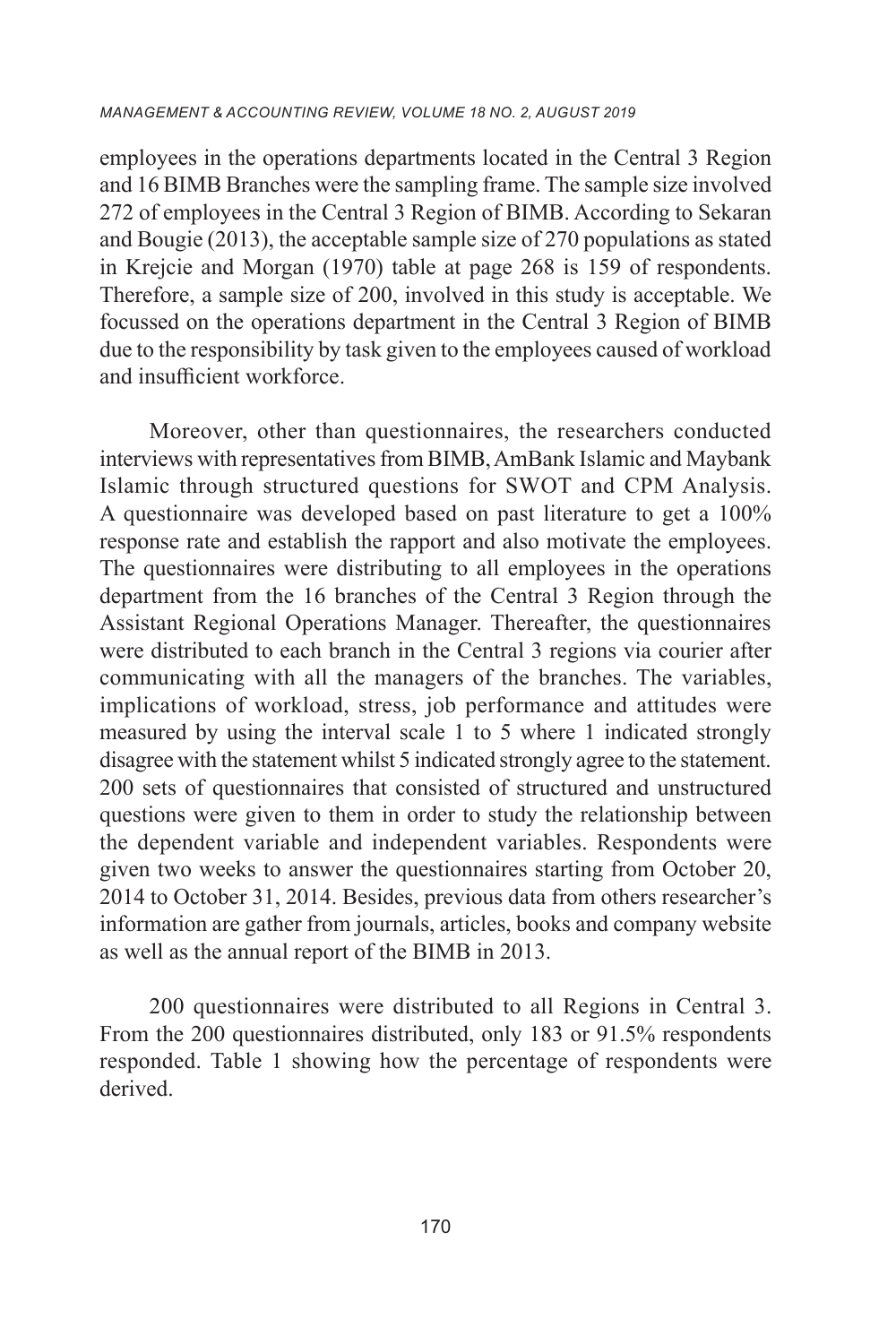|                                           | Quantity | Response Rate (%)               |
|-------------------------------------------|----------|---------------------------------|
| <b>Total Questionnaire</b><br>Distributed | 200      |                                 |
| <b>Total Questionnaire</b><br>Response    | 183      | $(183/200)$ x100 = <b>91.5%</b> |

**Table 1: Number of respondents**

The data was evaluated and processed by using the Statistical Package for Social Sciences (SPSS) program version 22. It was used to help researcher to prepare the analysis of the study after data was collected. The data acquired was then analyzed using the SPSS to obtain results through frequency distribution, mean, Pearson correlation, multiple regression analysis and reliability testing was done to examine the dependent variable and independent variables.

## **RESULTS AND DISCUSSION**

The survey was conducted on BIMB employees in Central 3 Regions which included respondents in Kuala Lumpur, Selangor and Negeri Sembilan. As shown in Table 2, there are six (6) variables such as gender, age, marital status, employment status, years of service and designation. In this study, most of the respondents are female which contributed 58.5% while males contributed 41.5%. A majority of respondents 63.4% were aged from 20 to 35 years old while the minority age ranged from 51 – 65 years old or 4.4%. Moreover, most of the respondents (54.6%) were married while 43.7% were single and 1.6% were divorced. Next, most respondents were working with BIMB from 3 to 5 years and the remaining 9.8% had worked for less than 1 year. Finally, most respondents were non-executives contributing 54.6%, the executive level with 44.3% and 1.1% are other positions.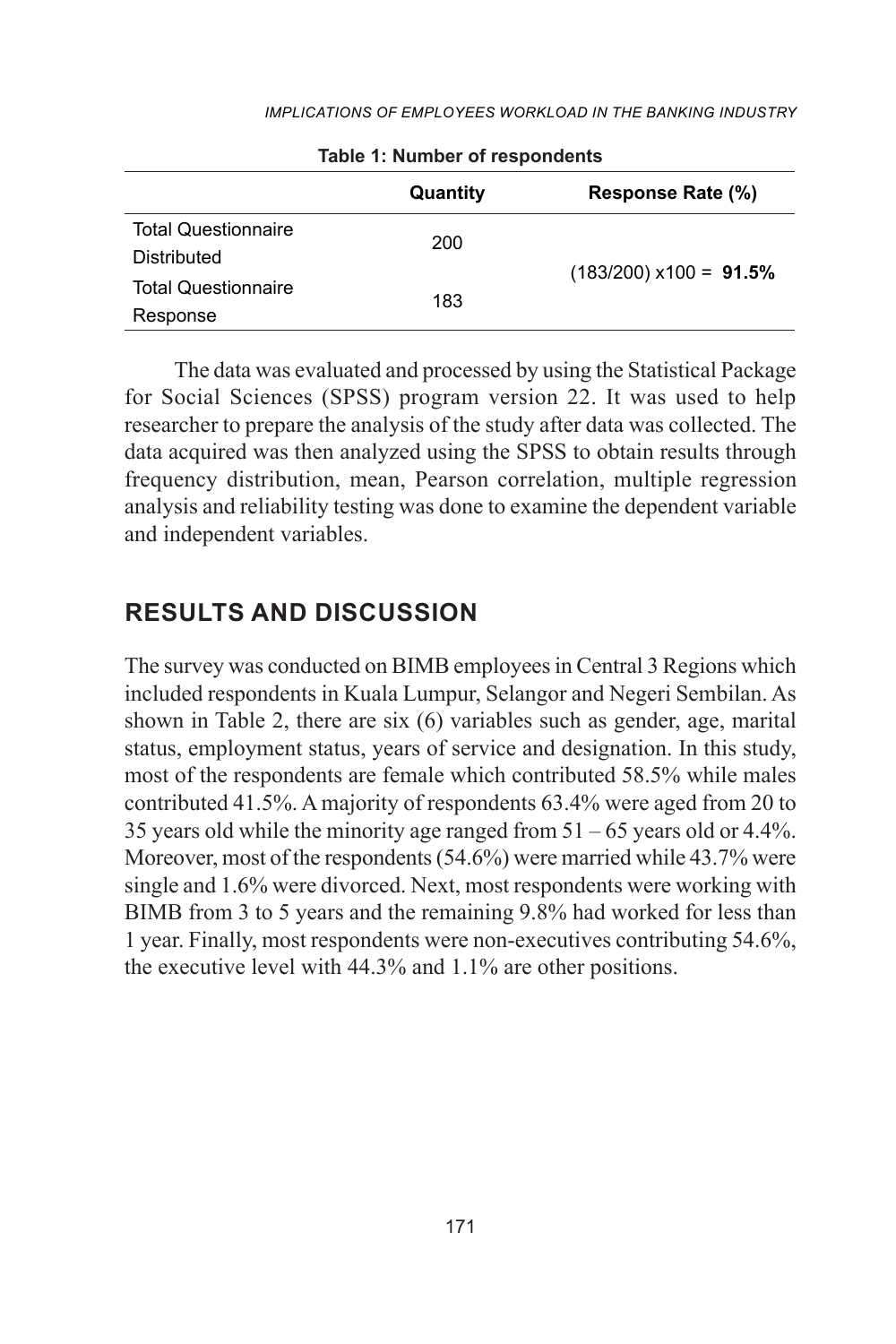| DEMOGRAPHIC VARIABLES FREQUENCY ACCUMULATIVE (%)                                                                      |                                |                                     |
|-----------------------------------------------------------------------------------------------------------------------|--------------------------------|-------------------------------------|
| 1. GENDER<br>*MALE<br>*FEMALE                                                                                         | 76<br>107                      | 41.5<br>58.5                        |
| 2. AGE<br>* UNDER 20 YEARS<br>*20 - 35 YEARS<br>* 36 - 50 YEARS<br>* 51 - 65 YEARS                                    | $\mathbf{1}$<br>116<br>58<br>8 | 0.5<br>63.4<br>31.7<br>4.4          |
| 3. MARITAL STATUS<br>*SINGLE<br>* MARRIED<br>* DIVORCE                                                                | 80<br>100<br>3                 | 43.7<br>54.6<br>1.6                 |
| 4. EMPLOYMENT STATUS<br>* PERMANENT<br>* CONTRACT<br>* TEMPORARY                                                      | 146<br>33<br>$\overline{4}$    | 79.8<br>18.0<br>2.2                 |
| 5. YEAR OF SERVICE<br>* LESS THAN 1 YEAR<br>* 1 - 2 YEARS<br>* 3 - 5 YEARS<br>$*6 - 10$ YEARS<br>* 11 YEARS AND ABOVE | 18<br>28<br>55<br>52<br>30     | 9.8<br>15.3<br>30.1<br>28.4<br>16.4 |
| 6. DESIGNATION<br>* EXECUTIVE AND ABOVE<br>* NON-EXECUTIVE<br>* OTHERS                                                | 81<br>100<br>$\overline{2}$    | 44.3<br>54.6<br>1.1                 |

**Table 2: Respondents Profile**

According to Santos (1994), reliability comes to the forefront when the variables developed from the total sum scales are used as a predictor in objective models. The total sum scales are an assembly of the interrelated items designed to measure the underlying construct where it is important to understand whether the same set of items would obtain the same responses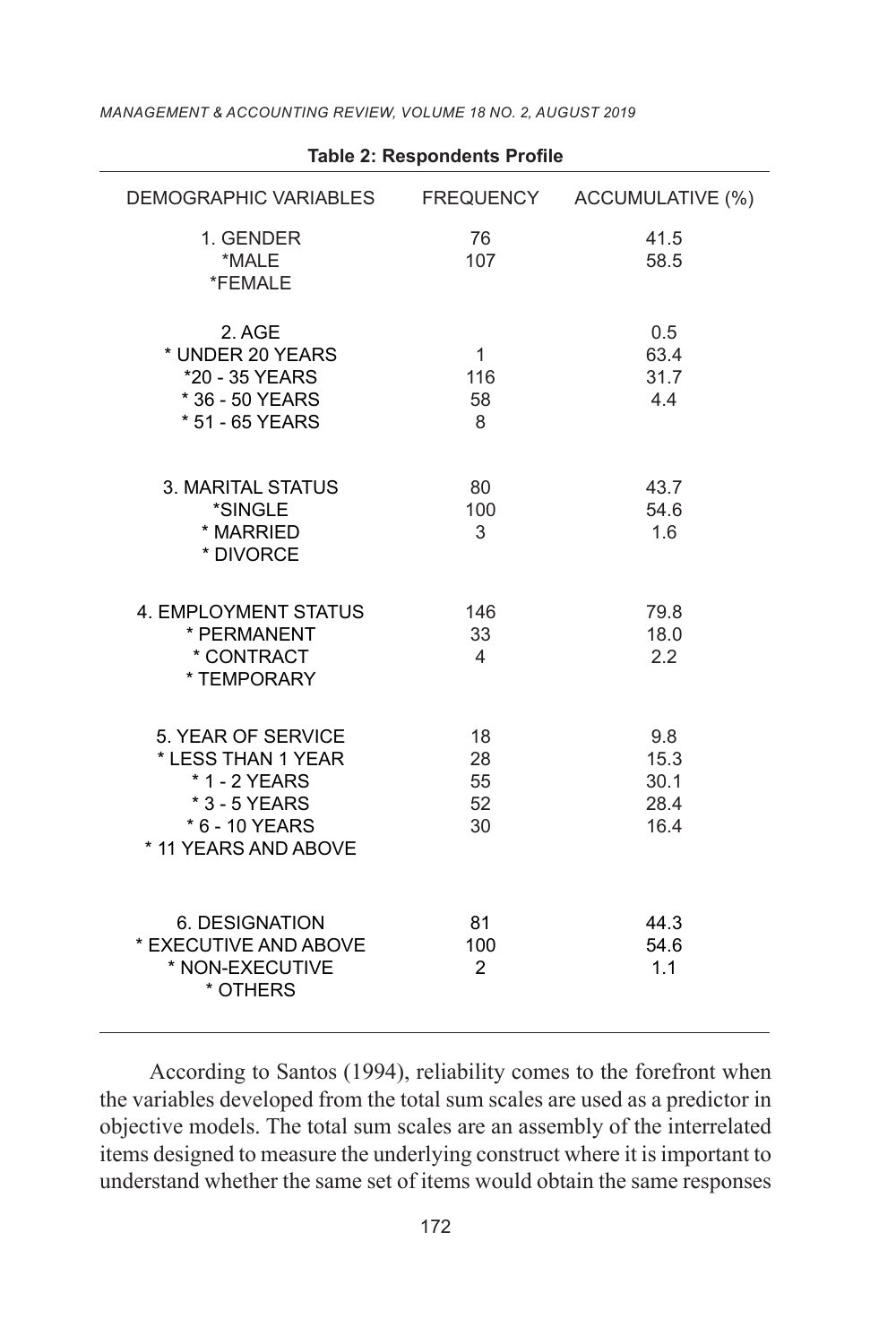if the same questions are repeated.. Alpha coefficient ranges in value from 0 to 1 and may be used to explain the reliability of factors extracted from the Likert scales. The scales 1 to 5 represent strongly disagree to strongly agree where the higher the score, the more reliable the generated scale. The value of Cronbach's Alpha at 0.86 was obtained for the implications of workloads that was conducted by the researchers. The result of reliability testing helps researchers to measure the "goodness" of a concept. As shown Table 3, the dependent variable was accepted due to the entire reliability coefficient being above 0.6 and less than 0.80 (Sekaran and Bougie, 2013).

| <b>Table 3: Reliability Analysis</b>                                       |                                                                           |                                                                 |  |  |  |  |  |
|----------------------------------------------------------------------------|---------------------------------------------------------------------------|-----------------------------------------------------------------|--|--|--|--|--|
| <b>Reliability</b><br><b>Coefficient</b><br>Cronbach's<br>Alpha $(\alpha)$ | Consistency<br><b>Reliability</b><br>(Sekaran and<br><b>Bougie, 2013)</b> | Goodness of<br><b>Measures</b><br>(Sekaran and Bougie,<br>2013) |  |  |  |  |  |
| <b>Dependent Variable</b>                                                  |                                                                           |                                                                 |  |  |  |  |  |
| 0.86                                                                       | 0.86 > 0.60 > 0.80                                                        | Good                                                            |  |  |  |  |  |
|                                                                            |                                                                           |                                                                 |  |  |  |  |  |
| 0.60                                                                       | $0.60 = 0.60 \le 0.80$                                                    | Acceptable                                                      |  |  |  |  |  |
| 0.60                                                                       | $0.60 = 0.60 \le 0.80$                                                    | Acceptable                                                      |  |  |  |  |  |
| 0.62                                                                       | 0.62 > 0.60 < 0.80                                                        | Acceptable                                                      |  |  |  |  |  |
| 0.47                                                                       | 0.47 < 0.60 < 0.80                                                        | Poor                                                            |  |  |  |  |  |
|                                                                            |                                                                           | <b>Independent Variable</b><br>$\cdots$                         |  |  |  |  |  |

N = 183

Using Five Point Likert Scale Item

(1 - Strongly Disagree (Minimum), 2 - Disagree, 3 - Neutral, 4 - Agree, 5 - Strongly Agree (Maximum))

According to Kendall et.al (2000), the need to manage excessive workloads and simultaneously meet unrealistic targets and deadlines lead to other stress implications like fatigue. In this study, the independent variables were divided into three sections such as stress, job performance and attitudes. Each section consisted of 6, 7 and 6 questions respectively. The researchers conducted reliability testing on the stress item which resulted in a Cronbach's alpha of 0.6 indicating that stress is a goodness of variable. (Sekaran and Bougie, 2013). Furthermore, the remaining two variables namely job performance and attitudes indicated a Cronbach's alpha of 0.60 and 0.62 respectively. Thus, the values are acceptable due to being above 0.60 and less than 0.80 (Sekaran and Bougie, 2013). This result is supported by Tyler and Cushway (1995) who stated that there are significant and positive links between workload level and stress level in a workplace.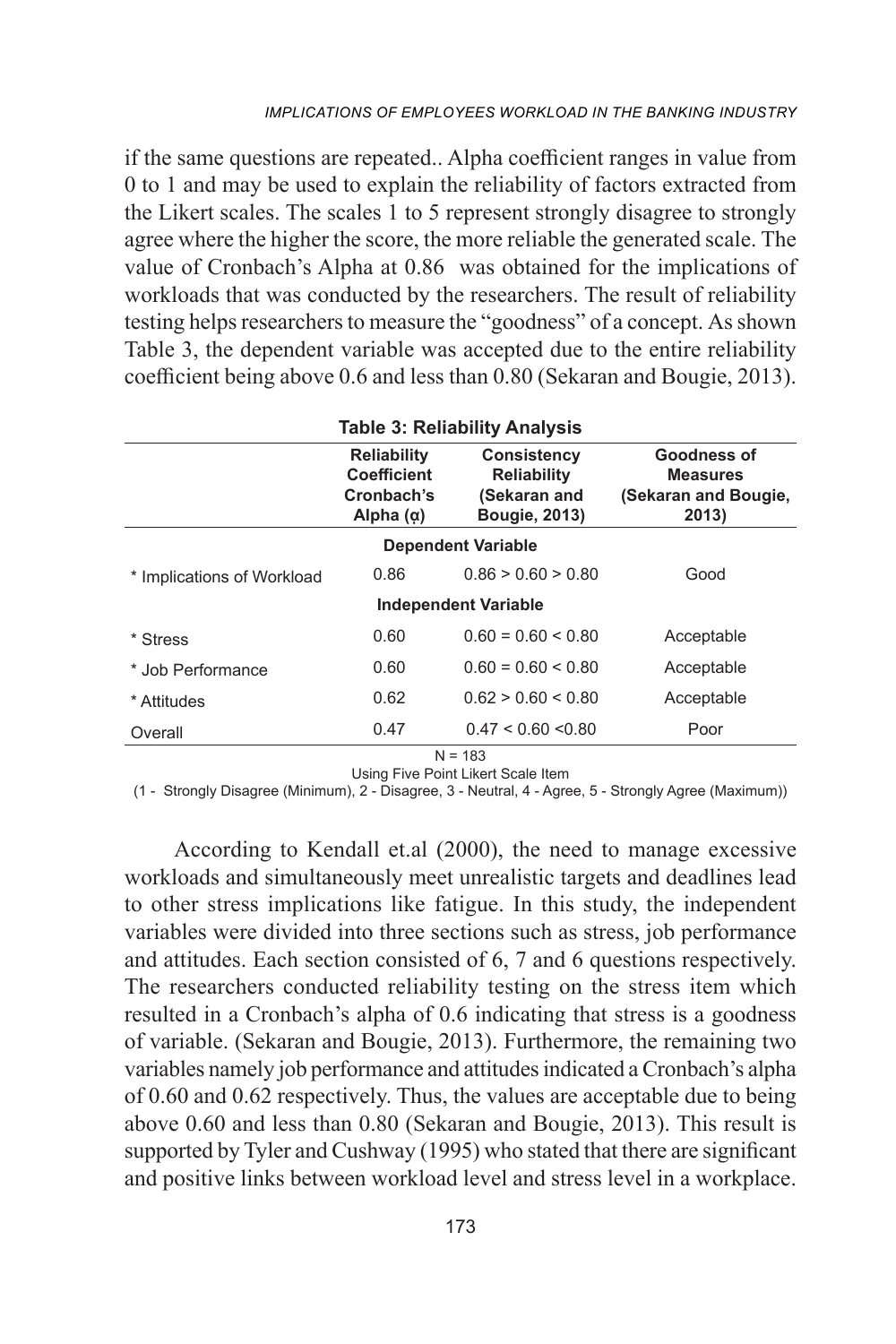Furthermore, Yang et al. (2004) added that workload has a significant impact on the performance of employees. William et al. (2007) showed that there is a direct impact between workload and attitudes of employees that drive to job dissatisfaction, job performance, poor quality of work, absenteeism, as well as turnover intention among employees.

| <b>Table 4: Descriptive Analysis Results</b> |     |                                     |                |      |                              |
|----------------------------------------------|-----|-------------------------------------|----------------|------|------------------------------|
|                                              | N   | <b>Minimum</b>                      | <b>Maximum</b> | Mean | Standard<br><b>Deviation</b> |
| Dependent Variable: Implications of workload |     |                                     |                |      |                              |
| Workload - Stressor                          | 183 | 1                                   | 5              | 3.66 | .894                         |
| Workload - Job Performance                   | 183 | 1                                   | 5              | 3.53 | .876                         |
| Workload - Turover Intention                 | 183 | 1                                   | 5              | 3.51 | .876                         |
| Workload - Fatique                           | 183 | 1                                   | 5              | 3.82 | .849                         |
| Workload - Heavy                             | 183 | 1                                   | 5              | 3.39 | .901                         |
| Workload - Insufficient Time                 | 183 | 1                                   | 5              | 3.37 | .866                         |
|                                              |     | <b>Independent Variable: Stress</b> |                |      |                              |
| <b>Satisfied Management Practice</b>         | 183 | 1                                   | 5              | 3.30 | .897                         |
| <b>Working Environment Reduce Stress</b>     | 183 | 1                                   | 5              | 4.13 | .778                         |
| Satisfied Management's Target                | 183 | 1                                   | 5              | 3.33 | .865                         |
| <b>Time Constraint</b>                       | 183 | 1                                   | 5              | 3.40 | .839                         |
| Bring Work at Home                           | 183 | 1                                   | 5              | 2.36 | 1.139                        |
| <b>Understand Job Scope</b>                  | 183 | 1                                   | 5              | 3.74 | .775                         |
| <b>Guided by Superior</b>                    | 183 | 1                                   | 5              | 3.56 | .917                         |
| Independent Variable: Job Performance        |     |                                     |                |      |                              |
| Meet All Performance Criteria                | 183 | 1                                   | 5              | 3.57 | .722                         |
| Poor Performance contribute errors           | 183 | 1                                   | 5              | 3.77 | .774                         |
| Job Performance affect KPI                   | 183 | 1                                   | 5              | 3.88 | .810                         |
| Given Extra Job                              | 183 | 1                                   | 5              | 3.64 | .838                         |
| Satisfied with KPI                           | 183 | 1                                   | 5              | 3.26 | .987                         |
| <b>Received Warning Letter</b>               | 183 | 1                                   | 5              | 2.10 | 1.110                        |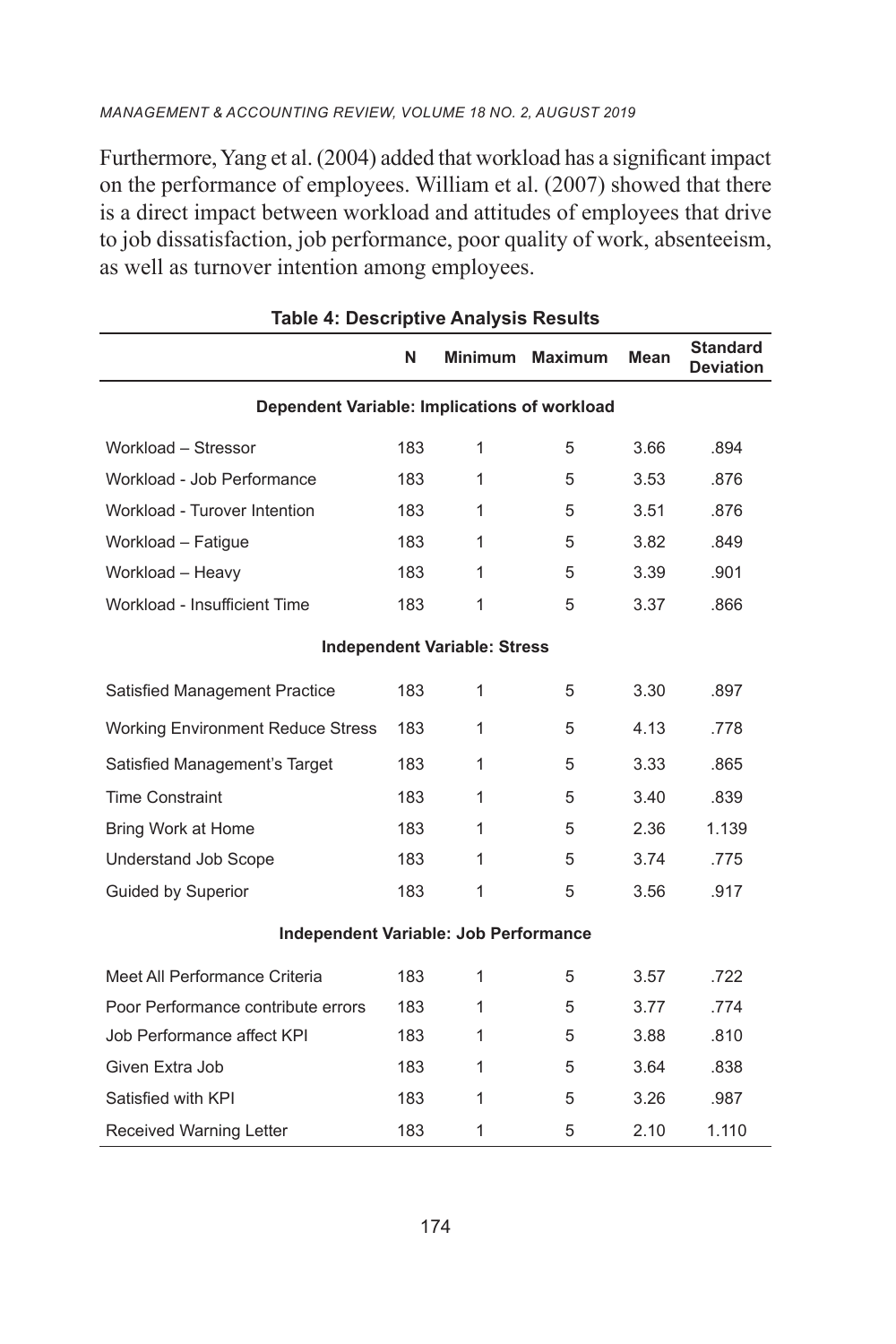|                                           | N   | Minimum                                | <b>Maximum</b> | Mean | <b>Standard</b><br><b>Deviation</b> |
|-------------------------------------------|-----|----------------------------------------|----------------|------|-------------------------------------|
|                                           |     | <b>Independent Variable: Attitudes</b> |                |      |                                     |
| Taking MC Monthly Basis                   | 183 | 1                                      | 5              | 2.24 | 1.036                               |
| On Time to Office                         | 183 | 1                                      | 5              | 3.78 | .893                                |
| Looking for Better Job                    | 183 | 1                                      | 5              | 3.52 | 1.042                               |
| Plan to Leave                             | 183 | 1                                      | 5              | 3.17 | .999                                |
| My Job caused physical disorder           | 183 | 1                                      | 5              | 3.49 | .937                                |
| Work Pressure Caused to Leave Job         | 183 | 1                                      | 5              | 3.42 | .951                                |
| Workload caused absenteeism               | 183 | 1                                      | 5              | 3.15 | 1.021                               |
| Workload caused Lateness                  | 183 | 1                                      | 5              | 3.17 | 1.032                               |
| Good Relationship with Colleague          | 183 | $\mathcal{P}$                          | 5              | 4.02 | .703                                |
| Workload opportunity to gain<br>knowledge | 183 | $\mathcal{P}$                          | 5              | 3.83 | .793                                |
| Take over colleague's task                | 183 | 1                                      | 5              | 3.99 | .719                                |

*IMPLICATIONS OF EMPLOYEES WORKLOAD IN THE BANKING INDUSTRY*

 $N = 183$ Using Five Point Likert Scale Item

(1- Stronglyisagree (Minimum), 2 - Disagree, 3 - Neutral, 4 - Agree, 5 - Strongly Agree (Maximum))

From this study towards the implications of workload in Central 3 Regions shown the highest mean of dependent variable is workloads caused fatigue by 3.82 and standard deviation is 0.849, while the lowest mean is workloads due to insufficient time by 3.37 and standard deviation is 0.866. Humphrey (1998) and Sauter and Hurrell (1999) summarized that there is a strong relationship between workload and insufficient time and inability to complete the required tasks within normal working hours.

Next, the highest scores for the mean for the independent variable stress stated that a good environment reduces stress by 4.13 with a standard deviation 0.778. In contrast, the lowest mean was bringing work home at 2.36 with a standard deviation of 1.139. Moreover, the second independent variable of job performance indicates that this variable affect KPI is the highest mean score by 3.88 and standard deviation is 0.810 while received warning letter is the lowest mean score by 2.10 and standard deviation is 1.110.

Sarah et al. (2011) stated that a high workload is associated with job performance and contributes to high errors. Lastly, the highest mean score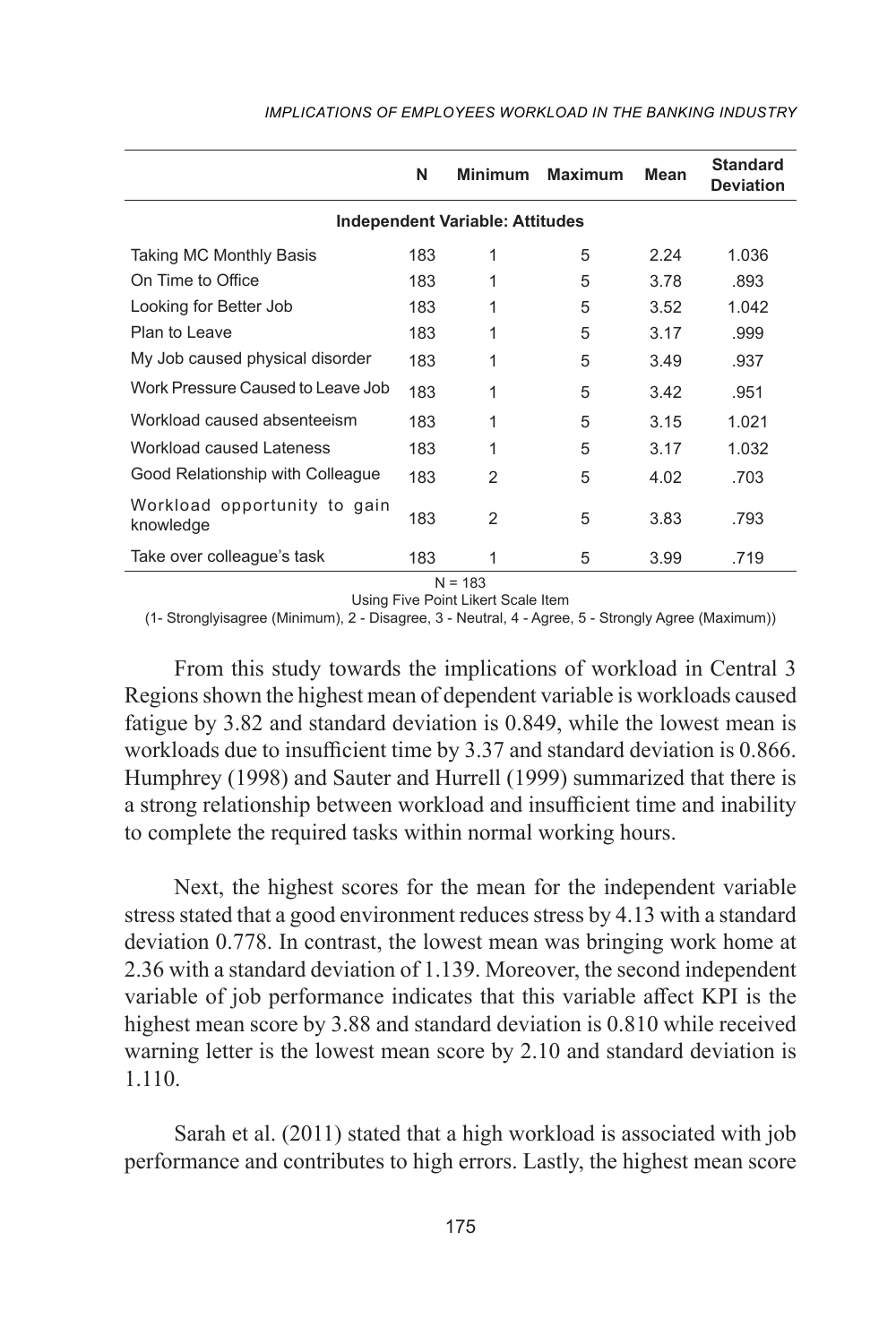for the independent variable attitude is good relationship with colleagues at 4.02 with a standard deviation of 0.703. In contrast, taking medical leave had the lowest mean of 2.24 with a standard deviation of 1.036.

Refer Table 5, the Pearson correlation range from -1 to 1 measured the relationship between two variables and indicates the strength and direction between two variables (Sekaran and Bougie, 2013). Table 5 shows that there is a weak relationship between implications workload and attitudes 0.46. While other variables indicate there is no relationship from one to another when there is no positive direction between implications of workload with stress and job performance when the Pearson correlation value is 0.12 and -.0.06 respectively. The weak relationship results when the value ranges between value 0 to 5 (Sekaran and Bougie, 2013).

|                                |                     | <b>Implication of Workload</b> | <b>Stress</b> | <b>Poor Performance</b> | <b>Attitudes</b> |
|--------------------------------|---------------------|--------------------------------|---------------|-------------------------|------------------|
|                                | Pearson Correlation |                                | 0.123         | $-0.006$                | .457**           |
| <b>Implication of Workload</b> | Sig. (2-tailed)     |                                | 0.098         | 0.937                   | 0.000            |
|                                | N                   | 183                            | 183           | 183                     | 183              |
|                                | Pearson Correlation | 0.123                          |               | $.347**$                | 0.063            |
| <b>Stress</b>                  | Sig. (2-tailed)     | 0.098                          |               | 0.000                   | 0.394            |
|                                | N                   | 183                            | 183           | 183                     | 183              |
|                                | Pearson Correlation | $-0.006$                       | $.347**$      |                         | 0.102            |
| <b>Poor Performance</b>        | Sig. (2-tailed)     | 0.937                          | 0,000         |                         | 0.170            |
|                                | N                   | 183                            | 183           | 183                     | 183              |
|                                | Pearson Correlation | $.457***$                      | 0.063         | 0.102                   |                  |
| <b>Attitudes</b>               | Sig. (2-tailed)     | $\theta$                       | 0.394         | 0.170                   |                  |
|                                | N                   | 183                            | 183           | 183                     | 183              |

|  |  | <b>Table 5: Correlation</b> |  |
|--|--|-----------------------------|--|
|--|--|-----------------------------|--|

\*\*. Correlation is significant at the 0.01 level (2-tailed).

A simple linear regression was performed on the data to determine whether there was a significant relationship between implication of workloads and independent variables such as stress, job performance and attitudes. Thus, this study shows a positive significant relationship between the dependent variable and independent variables shown in Table 6 which shows the 22.6% the implications of employee's workload in banking industry a case of BIMB branches in Central 3 Regions is explained by stress, job performance and attitudes. Another 77.4 % can be explained by other factors.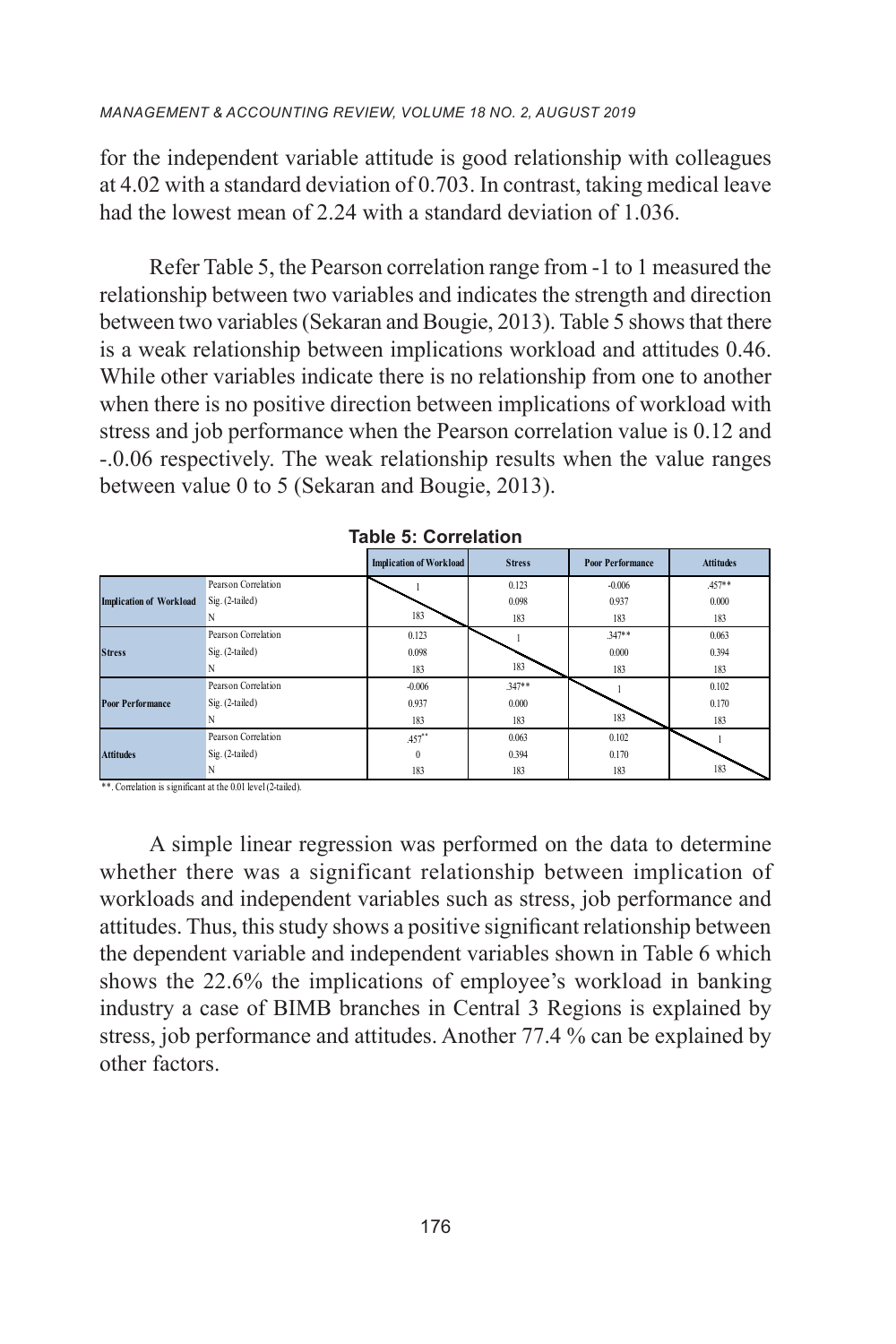| $1.4710$ $3.11091$ |      |                 |                                    |                               |  |
|--------------------|------|-----------------|------------------------------------|-------------------------------|--|
| Model              |      | <b>R</b> Square | <b>Adjusted</b><br><b>R</b> Square | Std. Error of<br>the Estimate |  |
|                    | 475a | 226             | .213                               | 3.55260                       |  |

## **Table 6: Regression**

a. Predictors: (Constant), Attitudes, Stress, Job Performance

The ANOVA results depicted in Table 7 indicate the model as a whole is significant F  $(3,179) = 17.42$ ,  $p < 0.0005$ . According to Sekaran and Bougie (2013), the results of ANOVA indicate whether the mean of various groups are significantly different from one to another shown by F statistics. The F statistics is 17.42 shows three samples of variances differ from each other or are form the same population.

| Table T. ANOVA |                          |     |                       |        |                   |  |
|----------------|--------------------------|-----|-----------------------|--------|-------------------|--|
| <b>Model</b>   | Sum of<br><b>Squares</b> | Df  | Mean<br><b>Square</b> |        | Sig.              |  |
| Regression     | 659.628                  | 3   | 219.876               | 17.421 | .000 <sup>b</sup> |  |
| Residual       | 2259.159                 | 179 | 12.621                |        |                   |  |
| Total          | 2918.787                 | 182 |                       |        |                   |  |

## **Table 7: ANOVA**

Dependent Variable: Implications of Workload

Predictors: (Constant), Attitudes, Stress, Job Performance

At 95 % confidence level is significant in influencing the implications of employee's workload in the banking industry, a case of BIMB branches in Central 3 Regions but not stress and job performance. By ignoring the negative sign of Beta value, the highest contribution is provided by attitudes valued at 0.46 and significant at 0.00 as shown in Table 8. Therefore, attitudes are strongest unique (significant) contribution in explaining the study. Furthermore, Jaramillo et al. (2011) found the emotional exhaustion is the mediating effect of stress on job attitudes and job behaviors, while the variance explained by all other variables is controlled. According to Sekaran and Bougie (2013), if the Sig. value is less than 0.05 the variable has a unique contribution in predicting the dependent variable.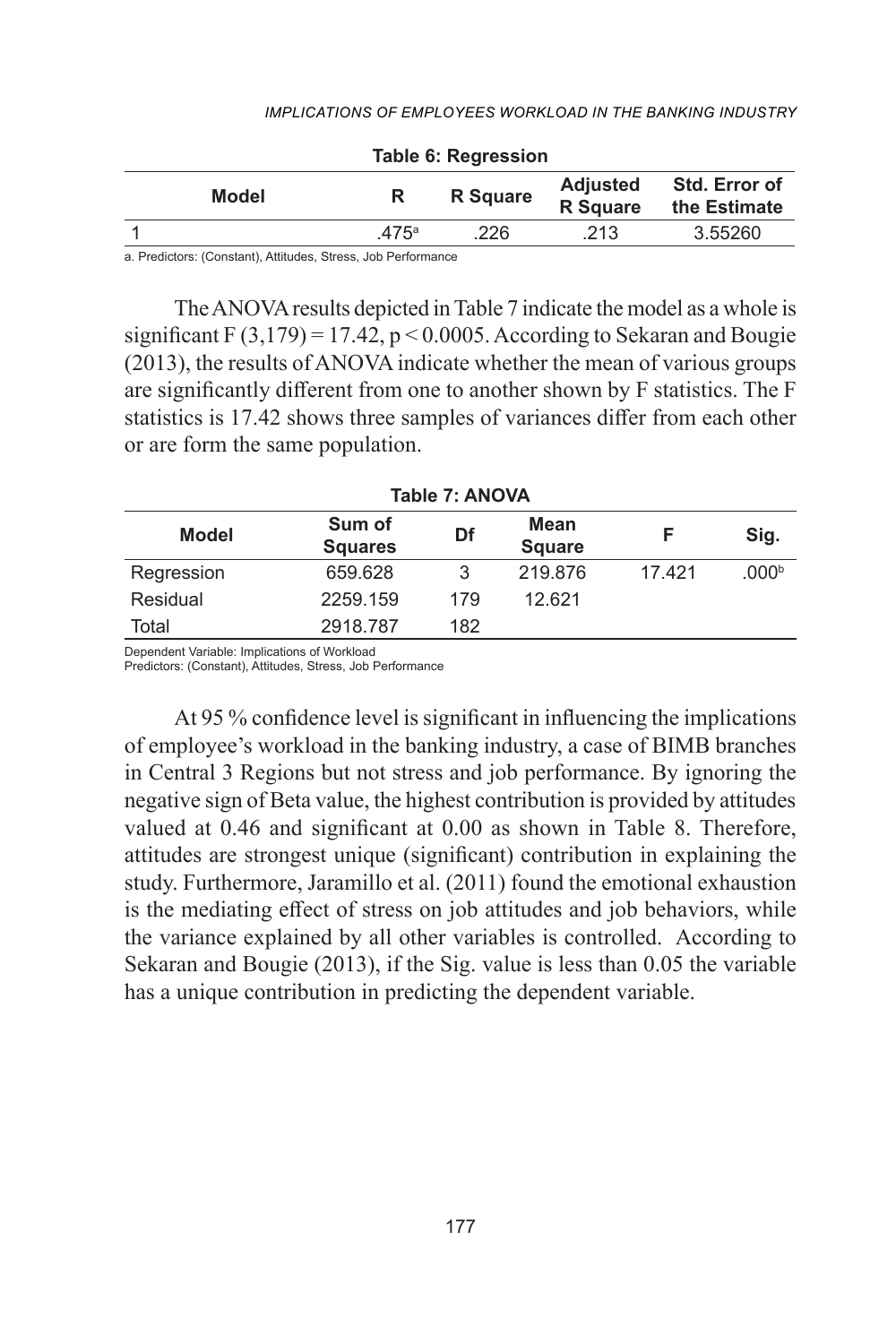| Term            | <b>Standard</b><br><b>Coefficient</b> |          | Sig (P) |
|-----------------|---------------------------------------|----------|---------|
| Constant        |                                       | 1.809    | 0.72    |
| <b>Stress</b>   | 0.127                                 | 1.813    | 0.071   |
| Job Performance | $-0.097$                              | $-1.375$ | 0.131   |
| Attitudes       | 0.459                                 | 6.940    | 0.000   |

Dependent Variable: Implications of Workload

In this study, we used the SWOT analysis to achieve our research objective to identify and examine the key internal and external factors of BIMB on workload among employees in Central 3 Regions. It shows the majority by 74.9% of respondent has been working with BIMB for more than 3 years. It indicates that most of them able to understand the process in operation and back-end office which may also reduce the costs incurred such as hiring new staff or sending staff for training. Moreover, having experienced staff helps the organization to grow in the market tremendously where it's become threats for the rivals. Based on company's aims where they want to play a meaningful role in fostering economic development and social progress in Malaysia, hence, BIMB is concerned on the need to have talented and professional teams to join with them in order to achieve their mission.

Therefore, BIMB is committed to looking the right person and the recruitment process requires candidates to sit for a written test such as psychometric tests and essay writing before they are invited for the interview session. These recruitment processes are needed to ensure that employees are fully equipped with the right knowledge, capability and skills to excel and steer the bank. Bank Islam Malaysia has been recognized by Malaysia's 100 Leading Graduate Employers which are the largest graduate careers survey in Malaysia. The survey was conducted for students to choose the 100 most popular employers among the major career sectors in Malaysia. The result of the surveys will be representing which career sector and employers make them interest most and want to work after graduate. In 2014, Bank Islam's rank changed from rank 51 to rank 16 of 100. It shows that Bank Islam has become the most popular employer in the Banking and Financial Services Sector and itis a privilege for their staff to be loyal to BIMB. Moreover, Bank Islam believes that the banking industry is not only just for profit but to be able to serve their customers as best as they can.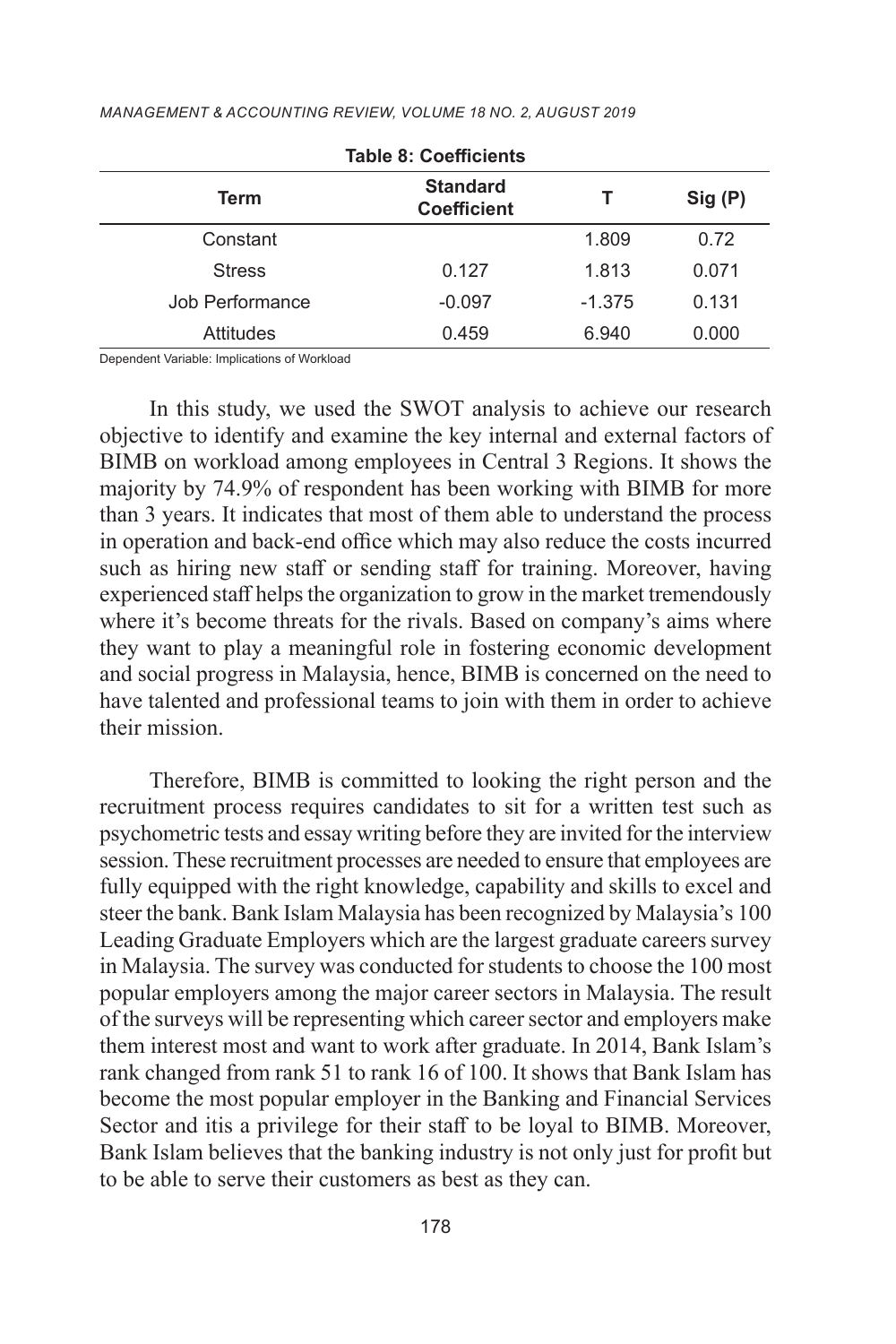As a pioneer in Islamic Banking in Malaysia, Bank Islam is committed to be involved in Corporate Responsibility (CR) which give a positive impact for their customers, communities, the environment and also for their employees. Organizing CR activities will encourage their employees to join community projects and give lot of advantages for them to build solidarity and team spirit among staff as well as having a work life balance. Besides the CR program, Bank Islam recognizes the importance for its employee to find the right balance between work, family and other interests because they believe that having an engaged workforce is one form of competitive advantage. Therefore, they have formed the Bank Islam Welfare Club which plays the role of creating a work environment that contributes to the welfare of Bank Islam's workforce. The club has organized lot of programmes with the purpose of improving employee interaction and build a closer relationship between the Bank's staff from all the states in Malaysia. (Bank Islam Annual Report 2013)

In Bank Islam Malaysia Berhad, the branch performance is measured by the target given by the management or the internal audit which will evaluate the employees' performance in operations and back-end offices yearly. The internal audit may determine the position for each branch to see if they are practicing company policies and procedures. Audit ratings indicate either whether they need process improvement in future or if it was good. According to Mr Muaszam, basically the number of workforces required in each branch is different based on location and customers. However, from the sources that we received, each branch has an insufficient workforce which required employees to perform multiple tasks and they also need to assist their colleague's tasks when they are on leave. This may result in errors as well as contributing to employee job performance.

According to Chaminade (2007), retention is a voluntary move by an organization to create an environment that encourages employees to stay in the organization for a long term. It was supported by Freyermuth (2004) that stated that retention begins with choosing the right person and continues with practicing a program in order to keep employees engaged and give their commitment to the organization. In contrast, in Bank Islam, they are not paying serious attention towards retention programs which contributes to staff moving to other companies and resulted in negative attitudes in the organization. Retention Programmes are an important element for each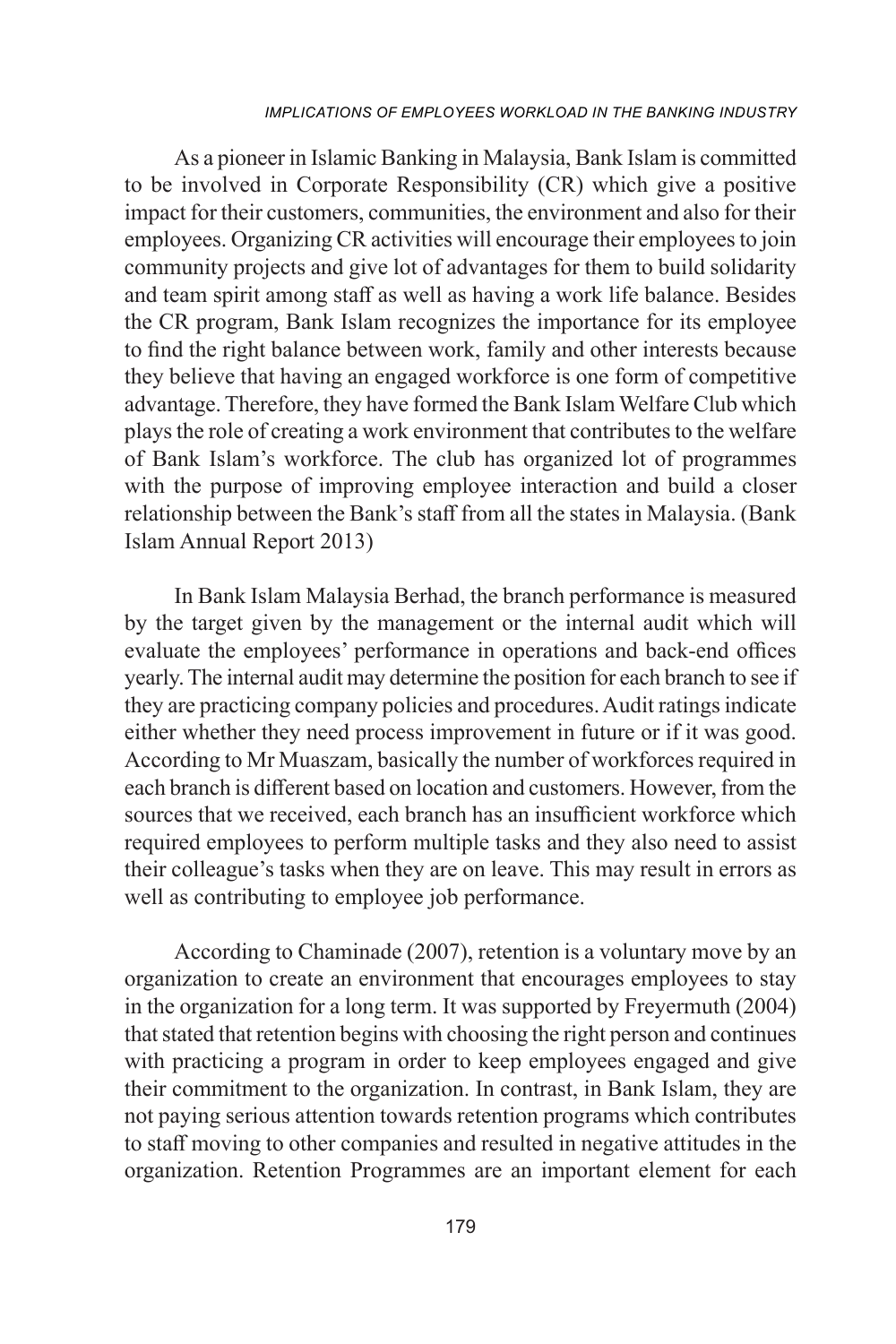organization because having good employees will make them become greater and successful within the same industry.

Based on the Bank Islam Annual Report 2013, their talents are created simultaneously with front line improvements to guarantee that requests of refined clients who are sharp and mindful of their purchaser rights are generally met. The Human Resources division has figured particular procedures and executed key activities to address these current needs and enable the Bank's workers to convey ideal results. Bank Islam grooms its workers in physical appearance and behavior, for them to exhibit their more noteworthy potential in order to furnish the Bank with ideal chances to understand its vision of becoming 'A Global Leader in Islamic Banking. They will build good public relations with their employees in order to boost quality in an employee's service to their customers.

According to Stacks (2010) the major outcome derives from the public relations efforts that in the future will return as profits for the organizations. Based on interviews with the representatives of BIMB, it was seen that BIMB always give opportunities to their employees to make sure of their career development in the banking industry. In concentrating on enhancing human assets to increase Bank Islam's business execution, the Human Resources division's ability improvement projects include each representative of the Bank, from administrative to managerial positions. The projects are organized to improve each worker's authority, specialized and useful aptitudes and competency levels to guarantee that they are fitted with proper learning and abilities to help the Bank's key objectives. Programs such as 'Developing Our Own Timber' keeps on being the plan as the Bank concentrates on augmenting its human capital and making an overseeing toward oneself asset of pioneers that have the capacity drive the Islamic business forward. This prompted the Succession Planning exertion that prioritizes the manageability of Bank Islam's line of administration accordingly guaranteeing the progression of viable choice making. Bank Islam has developed several programs in order to make sure their employees career development as well as a powerful administration to the clients to start with.

Besides that, the Human Resources division has likewise preceded with the quick followed Young Leaders Program ("YLP") and Financial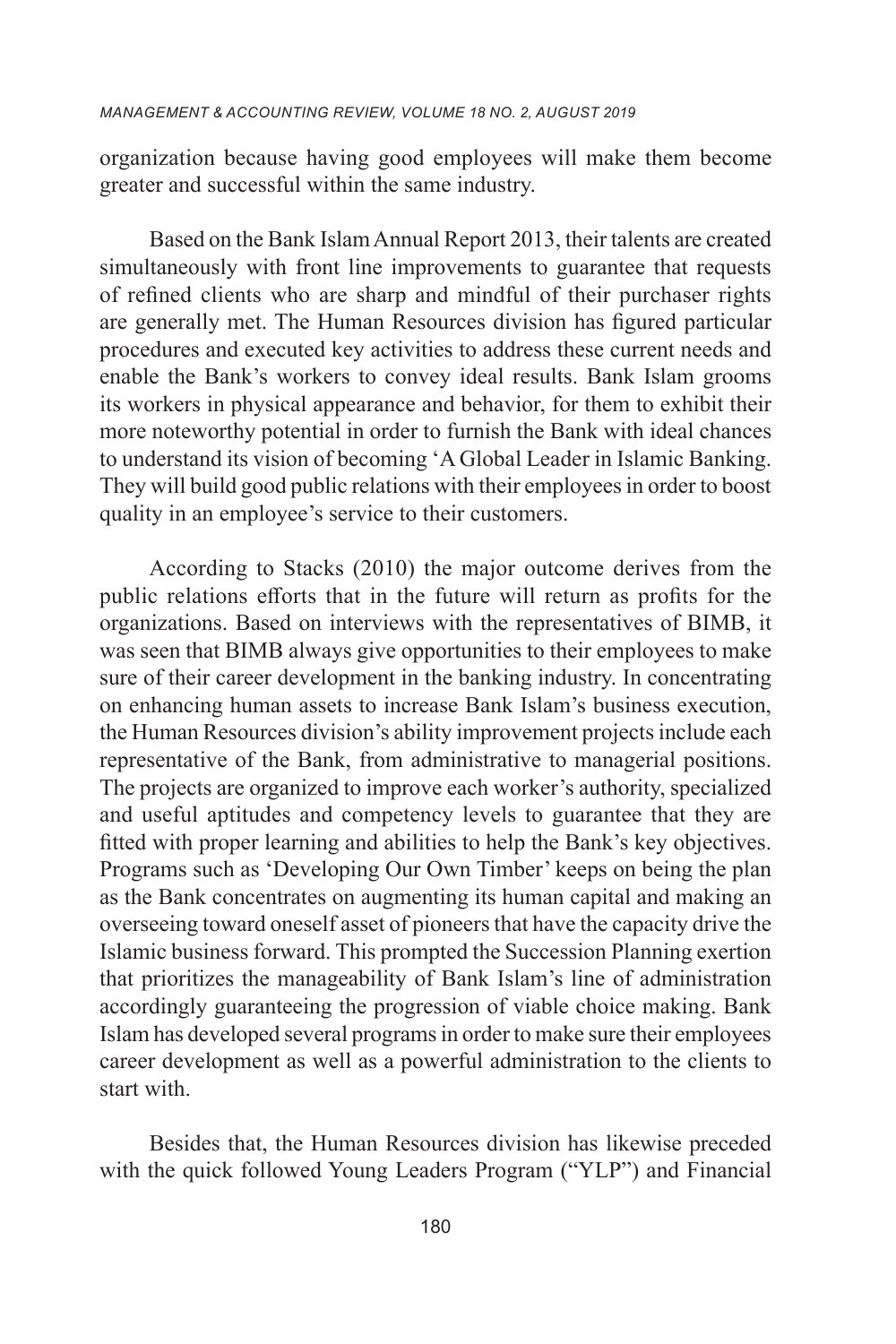Sector Talent Enrichment Program ("FSTEP") where graduates have been coordinated into the Bank's workforce. Moreover, the 'Upward Mobility Scheme' is an activity that creates the capability of the administrative and non-administrative staff to upgrade their chances and create their potential for their professional development with the Bank. The fancied result is that they are stimulated and can anticipate advancements and profession movement.

According to Mr. Muaszam from BIMB, workload gives a high impact since there are many job openings that are attractive from close competitors especially from the other local Islamic banks or foreign banks. Normally the working environments of other Islamic banks are same, but they always attract existing staff with other benefits and perks. Employees tend to find out better job offers from other companies if they feel dissatisfied with their former company. Usually, competitors will attract better pay and remuneration from their company especially for those who have ore working experiences in the banking sector. Dissatisfaction usually will arise if employees experience workload in their working place. However as mentioned by Mr. Muaszam, the workload issue arises in any workplace especially in the banking sector. Employees should know how to handle it in order to create a harmonious working environment and good performance.

| <b>STRENGTHS</b><br>BIMB having lot of experienced staff<br>Have an excellent recruitment process<br>Recognized by Malaysia's 100 <sup>th</sup> Leading<br><b>Graduate Employers</b><br>Have a Work life Balance Club | <b>OPPORTUNITIES</b><br>Have potential to grow within<br>Malaysia's Financial Institution<br>Provide career development<br>Built up networking<br>As a guide to strategic workforce<br>planning<br>Provide Learning and Development<br>Programed |
|-----------------------------------------------------------------------------------------------------------------------------------------------------------------------------------------------------------------------|--------------------------------------------------------------------------------------------------------------------------------------------------------------------------------------------------------------------------------------------------|
| <b>WEAKNESSES</b><br>The performance of employees<br>athebranches solelycomes from audit<br>findings.<br>Insufficient workforce at the branches<br>Less retention programs in BIMB                                    | <b>THREATS</b><br>Have close competitor from local<br>and foreign Islamic banks<br>A lot of job vacancies offered by<br>other banks                                                                                                              |

**Table 9: SWOT Analysis of BIMB**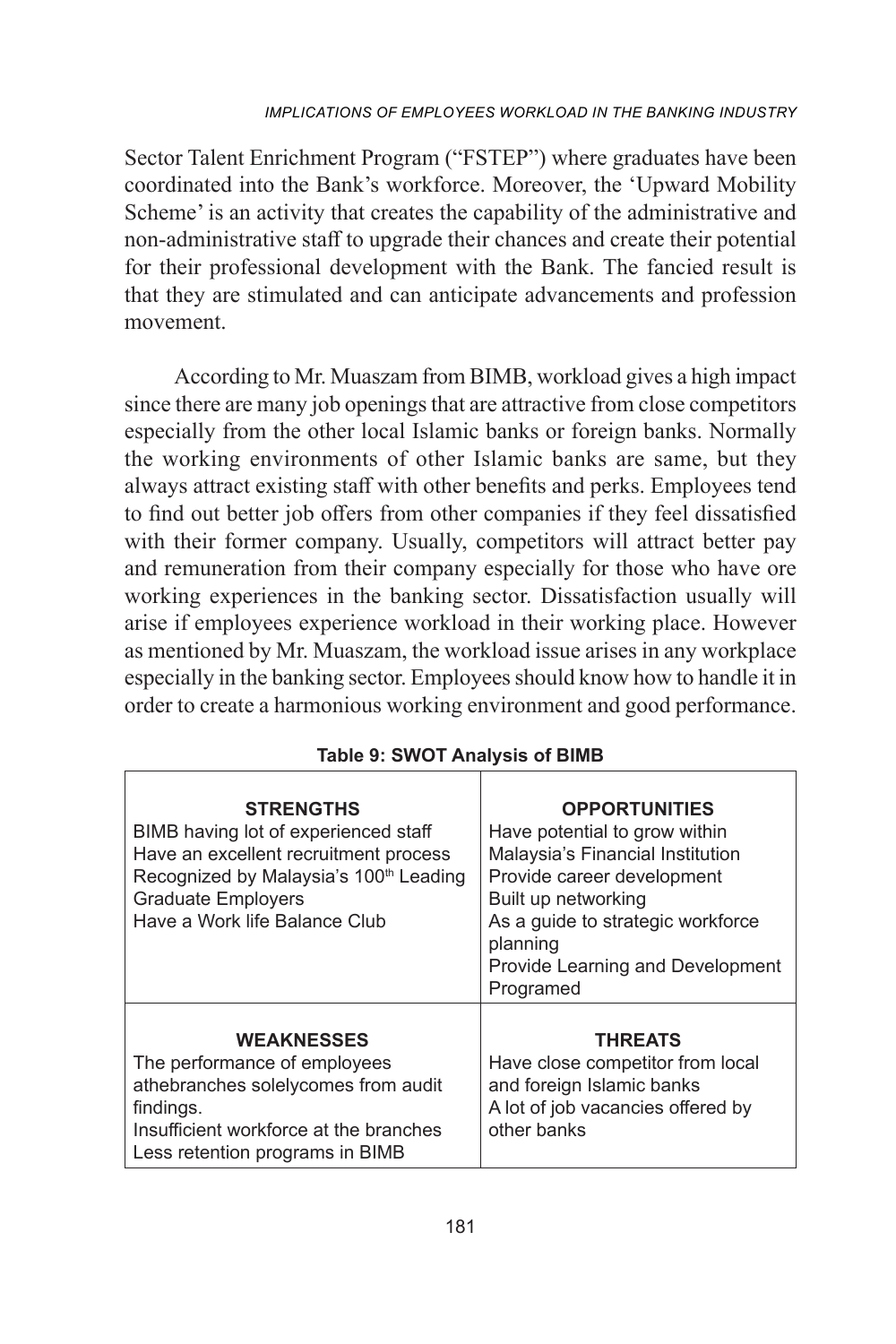In order to achieve our objective which to examine the strength and weaknesses between BIMB and other competitors on workloads among employees in Central 3 Regions, we used the Competitor profile Matrix (CPM). CPM is a fundamental key administration instrument to contrast the firm and the significant players of the business. CPM demonstrates the agreeable picture to the firm about their solid focuses and feeble focuses with respect to their rivals. The CPM score is measured on premise of basic achievement considers; each one element is measured in same scale mean the weight stay same for each firm just evaluating fluctuates. The CPM incorporates both interior and outside elements to assess the general position of the firm particularly to their significant rivals which the Internal Factor Evaluation Matrix (IFEM) and External Factor Evaluation Matrix (EFEM) do independently. According to Bygrave and Zacharakis (2011), CPM not only creates a powerful visual catchpoint but also expresses information about business competitive advantage and is the basis for the company's strategy.

| <b>Key Success</b><br><b>Factors</b> | Weight | <b>BIMB</b>    |                          | <b>Maybank Islamic</b> |                          | <b>Ambank Islamic</b> |                          |
|--------------------------------------|--------|----------------|--------------------------|------------------------|--------------------------|-----------------------|--------------------------|
|                                      |        | <b>Score</b>   | Weighted<br><b>Score</b> | <b>Score</b>           | Weighted<br><b>Score</b> | <b>Score</b>          | Weighted<br><b>Score</b> |
| Technology<br>(Existing System)      | 0.10   | 2              | 0.20                     | 3                      | 0.30                     | 3                     | 0.30                     |
| <b>Reward System</b>                 | 0.20   | $\overline{2}$ | 0.40                     | 4                      | 0.80                     | 1                     | 0.20                     |
| Employment<br>Loyalty                | 0.15   | 2              | 0.30                     | 4                      | 0.60                     | 3                     | 0.45                     |
| Working<br><b>Fnvironment</b>        | 0.25   | 2              | 0.50                     | 3                      | 0.75                     | 3                     | 0.75                     |
| Number of<br>Workforce               | 0.30   | 1              | 0.30                     | 3                      | 0.90                     | 4                     | 1.20                     |
| Total                                | 1.00   |                | 1.70                     |                        | 3.35                     |                       | 2.90                     |

**Table 10: Competitive Profile Matrix of Bank Islam Malaysia Berhad (BIMB)**

Weight are given to those factors which have greater influence on the organizational performance. (Source: Sohel et al 2014)

Table 10 demonstrates the Competitive Profile Matrix as whole scores, and BIMB's total score is 1.70, while Maybank Islamic and Ambank Islamic total scores are 3.35 and 2.90 respectively. From the CPM table, the total weighted score of Maybank Islamic is higher than AmBank Islamic and BIMB. It indicates that Maybank Islamic enjoyed competitive advantage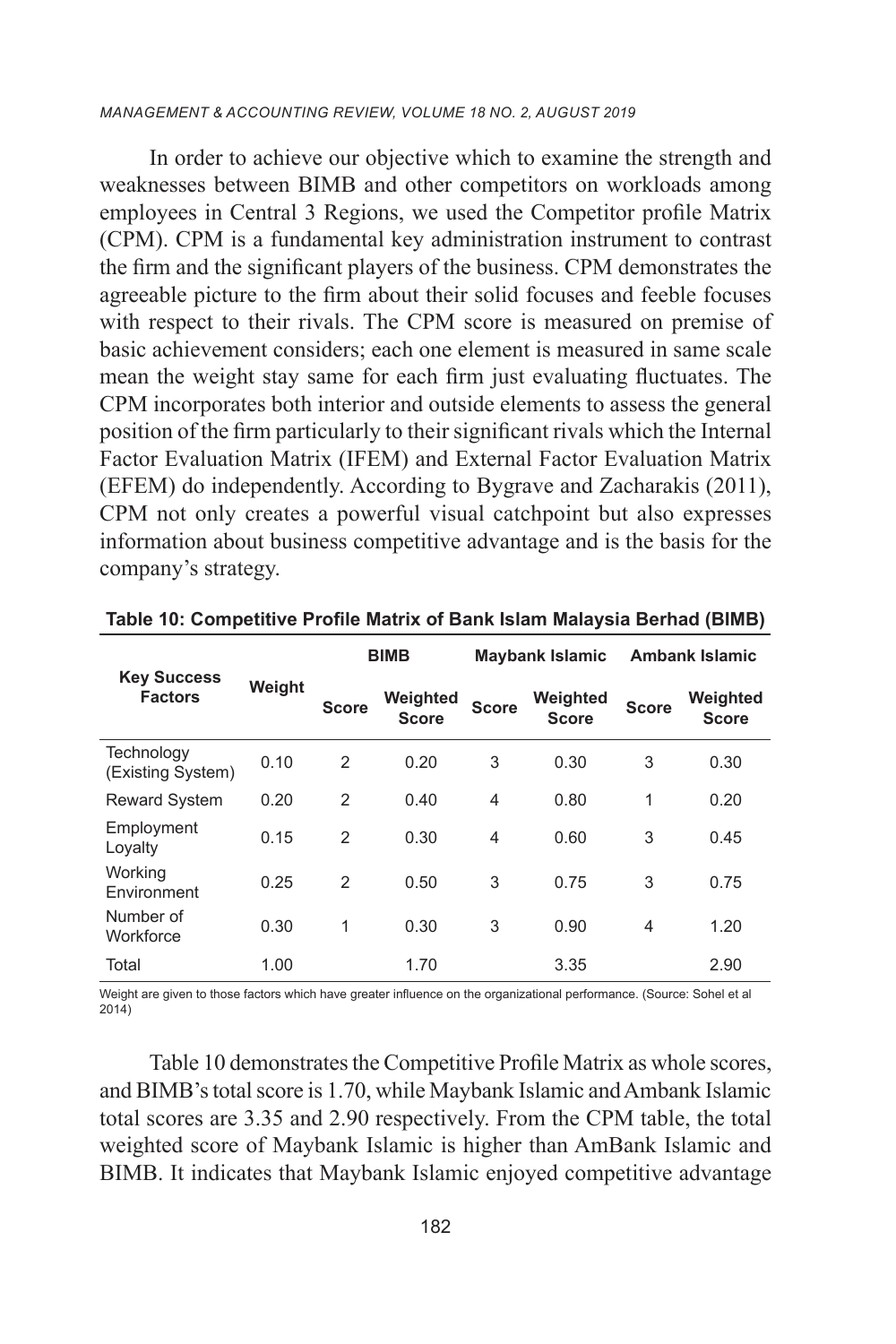follows by AmBank Islamic and BIMB. The results were collected through structured questions and interview sessions with Madam Habibah Moidu (Manager of AmBank Islamic), Mr. Muaszam Bin Ahmad (Asst. Manager of BIMB Selayang Branch) and Ms Karthinee Omar Thellagar (Executive Business Development of Maybank Islamic). The results yielded from the CPM findings indicates that Maybank Islamic had higher scores contributed by the Number of Workforce and the Reward System compared to BIMB and AmBank Islamic. In contrast, the higher scores in AmBank Islamic is the number of workforces, according to Mrs. Habibah, Manager of AmBank Islamic, they experience surplus of employees since their existing system has been upgraded from a manual system to an automatic system. This indicates that Ambank Islamic does not face the problem of insufficient employees as BIMB. Sohel et al. (2014) have indicated that the CPM Tool indicates that the typical weighted score for the CPM system is 2.5 and any associated total weighted score which falls under 2.5 is considered as powerless. An association total weighted score higher than 2.5 is considered as a strong position. BIMB's CPM Scores, shows that they are measured as being in a weak position among their competitors and the major weaknesses is the number of workforces followed by the working environment.

From the research objectives, we conclude that there is less affect between implications of workloads and stress among employees in Central 3 Regions as shown in the correlations table and valued at 0.123. In contrast, the relationship between implications of workloads and attitudes represent greater impact among employees in Central 3 Regions as explained by the correlations table shown at 0.457. The standard coefficient also shows that these relationships are the unique contribution in predicting the dependent variable valued at 0.459. However, job performance has no relationship with the implications of workloads where the correlations value shows -0.06. According to Sekaran and Bougie (2013), the weak relationship result is when the value ranges between  $0 - 5$ . Next, from the structured interviews with the representatives from the BIMB Selayang Branch, Mr Muaszam Ahmad, we had successfully identified the key internal and external factors in BIMB branches.

The results yielded from the findings shows that there is a significant relationship between the implications of employee's workload among employees in the Central 3 Regions due to employee's attitudes and job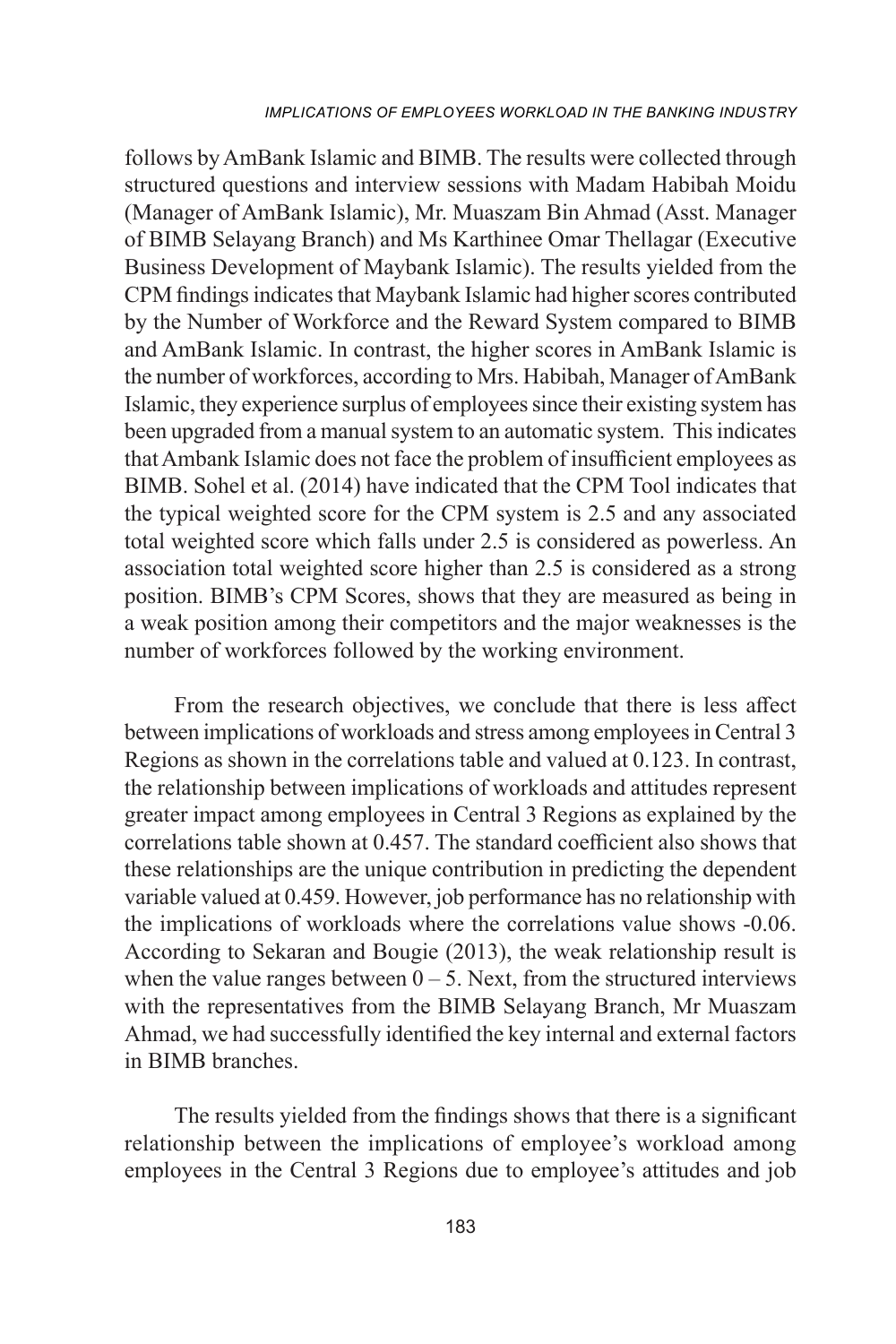performance among employees. Even though BIMB is having a good strength and opportunities the attitudes and job performance among employees still gives an impact to them since the respondents consistently agreed on the implications of the workload among them. The repetition and occurrence of the activity among employees in BIMB Branches will negatively reflect to them when the behavior of them change from original when they are frequently absence from workplace, taking medical leave on monthly basis and coming late into workplace. For instance, the insufficient number of workforces is forcing them to do multiple tasks and causes them not to manage it well. Ultimately it will create job dissatisfaction and provide room for them in planning to leave the organization if the employer does not retain employers through retention activities or programs.

On the other hand, the employee looks forward to substitute employment opportunities providing same or even more benefits with minimal work activities if the workload is continually left unmanageable. Additionally, job performance is another attribute resulting from the implications of workload since the inconsistent setting of workload in BIMB branches affects the overall performance of employees. As a result, the employees perceived of contributing high error and affecting his or her performance evaluation and warning letter given by employers if such activity is riskier to the Bank. The performance BIMB branches is also measured by audit rating assessing by BIMB internal auditors and ultimately reflect each employee's performance if the rating is below the standard setting by BIMB management. Finally, from the research objective on the BIMB position in the market compared to their close competitors, we had conducted the structured questions and open interviews with the representative from BIMB, AmBank Islamic and Maybank Islamic.

From the interviews with them, they identified five key success factors namely technology, reward system, employment loyalty, working environment and number of workforces. The result from BIMB's CPM Scores, shows that BIMB is measured as being in a weak position compared to their competitors such as Ambank Islamic and Maybank Islamic. The result shows that BIMB is its competitors. Thus, BIMB should implement other competitors' practices in order to overcome the major weaknesses in BIMB like number of workforce and working environment. Moreover, we suggest few strategies to the management of BIMB in order to solve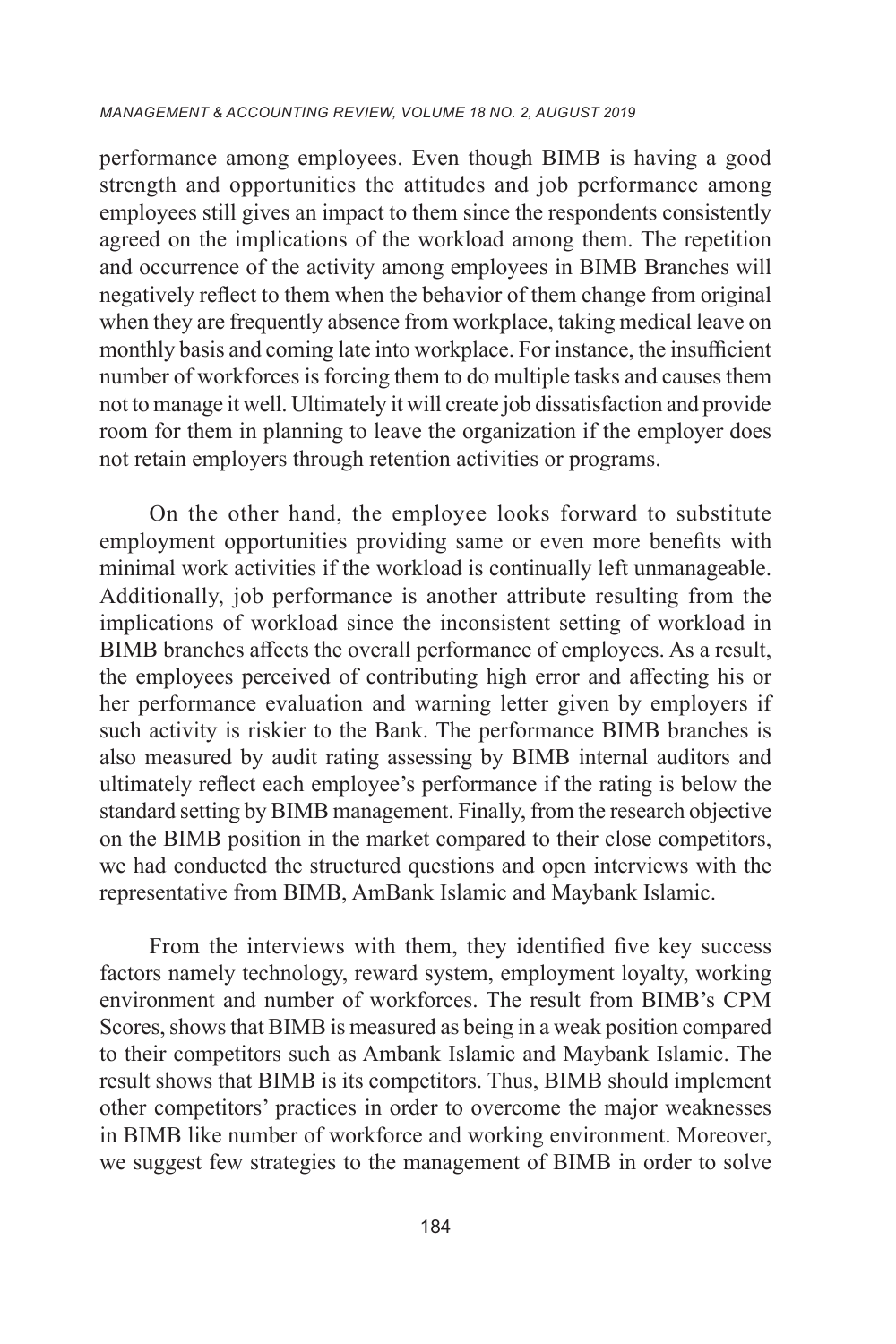employees' workload by using a SWOT analysis and the Competitive Profile Matrix (CPM). The SWOT Analysis tool helps us to identify the actual contribution from both internal and external factors at the branches in Central 3 Regions. The CPM analysis will help the company to identify their strength against their close competitors by using critical success factors to the industry (Zimmerer et al., 2008). In addition, The Adam's equity theory of motivation is significantly reflectedin the employees of BIMB branches in Central 3 Regions because this study shows attitudes and job performance attributes arise from workload occurrence at BIMB Branches in the Central 3 Regions. As in figure 2, the Equity theory explains that each effort named inputs that given by employees should be equally returned by the output received by employees. Its supported by Madam Habibah from Ambank Islamic respective, Ambank Islamic system has been upgraded and they didn't face any problem related to workload. However, with the new system in Ambank Islamic resulting in surplus employees in their branches as compared to BIMB where the employees are required to stay longer in the bank in order to complete the tasks given by management due to insufficient number of workforces.

## **REFERENCES**

- Adams, J. S. (1963). Towards an Understanding of Inequity. Journal of Abnormal and Social Psychology, 67, 422–436.
- Agarwal, R., Grassl, W., & Pahl, J. (2012). Meta-SWOT : introducing a new strategic planning tool \*, *33*(2), 1–13.
- American Physical Therapy Association (2011). APTA Code of Ethics.
- American Speech-Language-Hearing Association (2010). Code of ethics [Ethics].
- Allen, D.G. and Griffeth, R.W. (1999). Job performance and turnover: a review and integrative multi-route model. *Human Resource Management Review,* Vol. 9, pp. 525-48.
- Analysis, S., Swot, U., Originated, A., Analysis, I., Matrix, S., Matrix, I. E., & Proposition, U. S. (2011). SWOT Analysis.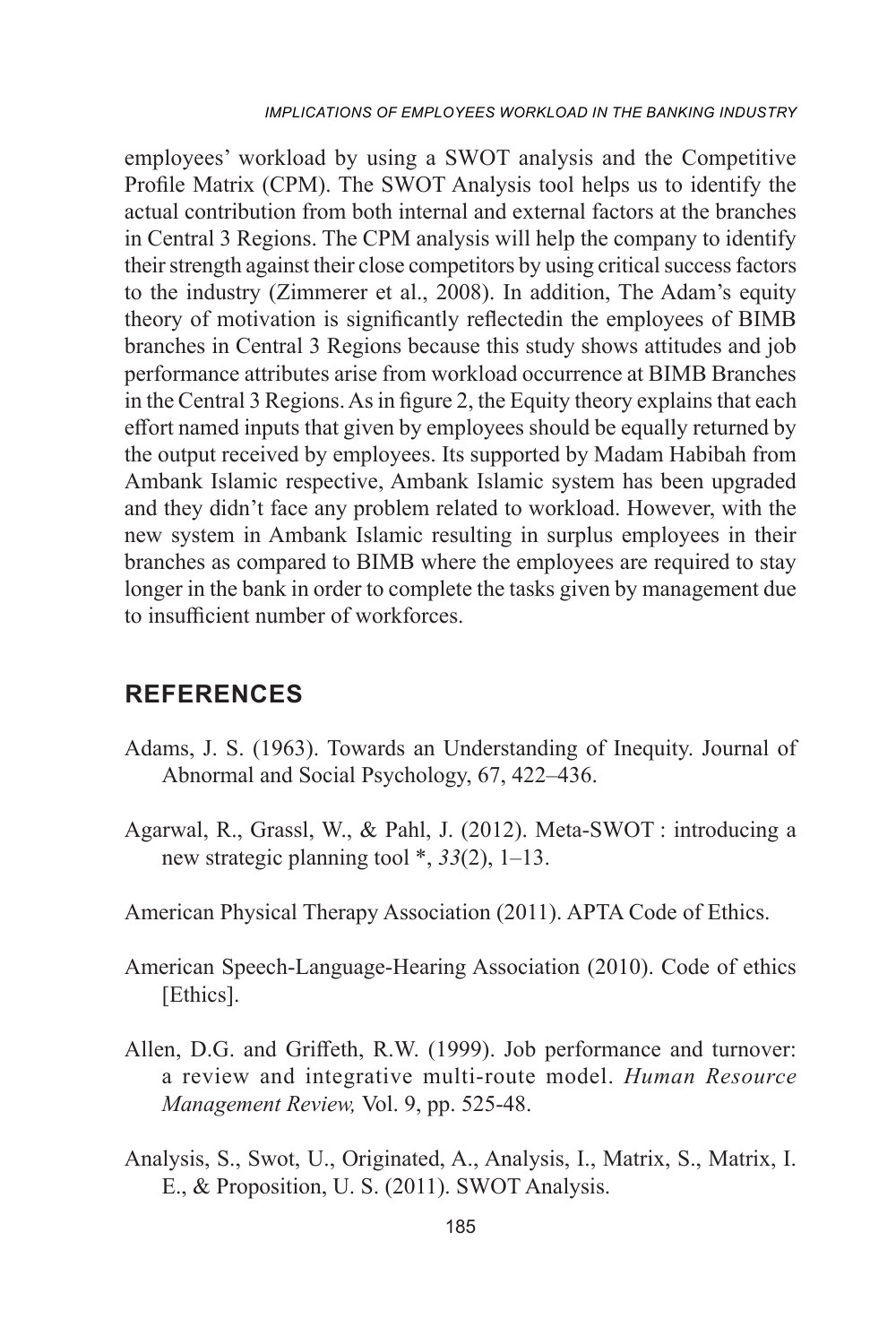- Andrew, A., & Kishokumar, R. (2014). Influence of Working Environment and Workload on Occupational Stress among Staff in the Financial Services Industry, *3(1), 70–79.*
- Ayub, A., Aslam, M. S., Razzaq, A., & Iftekhar, H. (2013). A Conceptual Framework On Evaluating Swot Analysis, *2*(1), 91–98.
- Babak, M., Shabbir, H., & Niaz, M. (2010). The relationship between stress and work performance in an Industrial Environment of Faisalabad district. *Pakistan Journal of Life and Social Science, 8(1), pp68-72.*
- Bank Islam Corporate Info. (n.d), retrieved March 20, 2014, from http:// www.bankislam.com.my
- Beehr, T. A., Jex, S. M., Stacy, B. A., & Muray, M. A. (2000). Work stressors and coworker support as predictors of individual strain and job performance. *Journal of Organizational Behavior, 21, 391–405.*
- Bose R 2008, Competitive intelligence process and tools for inretrieved Marchis, Industrial Management & Data Systems, Vol. 108, No. 4, pp.510 – 528.
- Brotheridge, C. M. (2001). A Comparison of Alternative Models of Coping: Identifying Relationships among Coworker Support, Workload, and Emotional Exhaustion in the Workplace. *International Journal of Stress Management, 8, 1–14.*
- Campbell, J.P. (1990). Modeling the performance prediction problem in Industrial and Organizational Psychology. In M.D. Dunnette & L.M. Hough (Eds.) *Handbook of Industrial and Organizational Psychology (pp. 687-732).* Georgia: Hooks
- Capps III, C. J., & Glissmeyer, M. D. (2012). Extending the Competitive Profile Matrix Using Internal Factor Evaluation and External Factor Evaluation Matrix Concepts. *Journal of Applied Business Research (JABR), 28*(5), 1059-1062.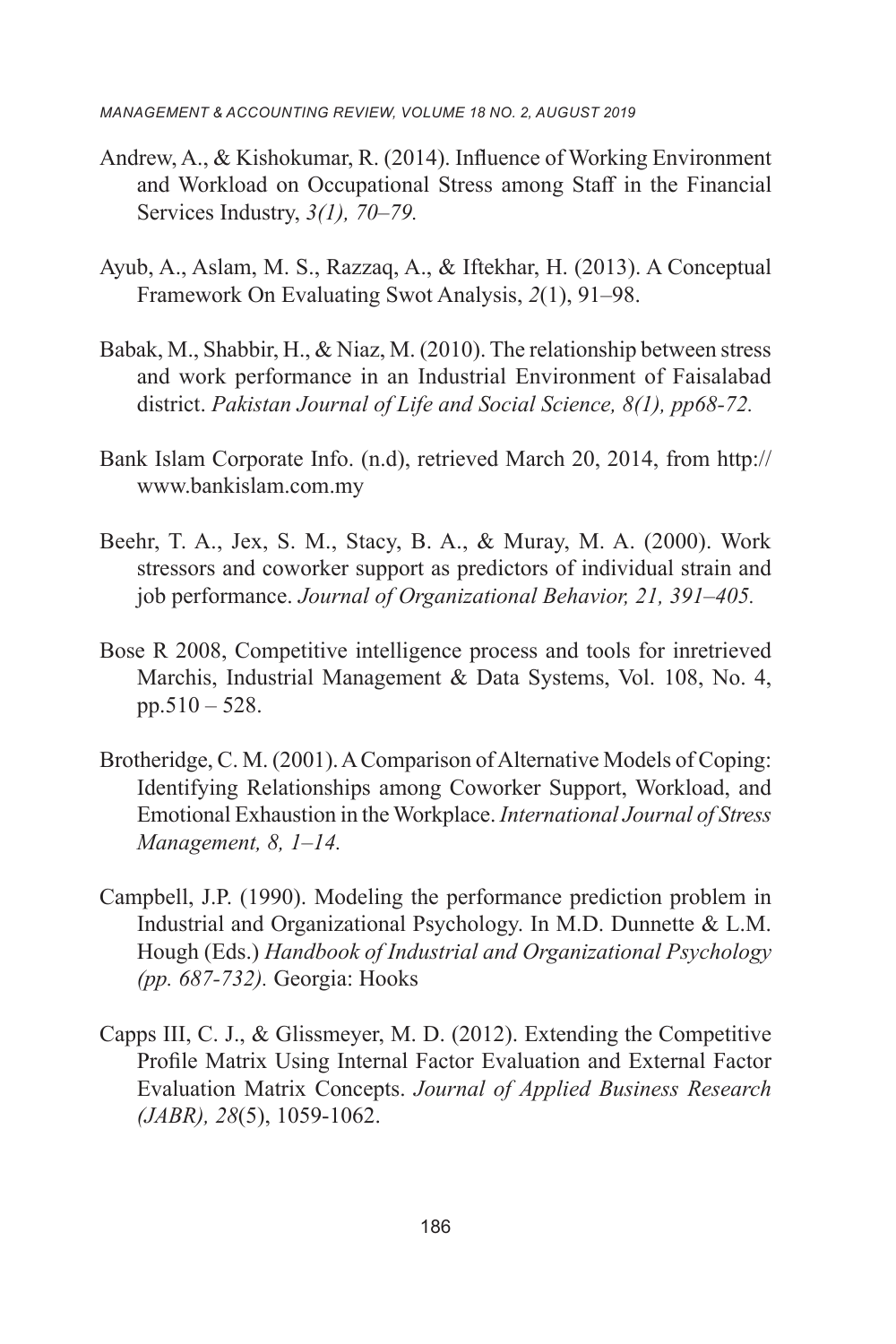- Carrell, M. R. & J. E. Dittrich (1978) "Equity Theory: The Recent Literature, Methodological Considerations, and New Directions." *The Academy of Management Review 3(2): 202-210.*
- Cascio, W. F. (2006). The Economic Impact of Employee Behaviors on Organizational. *Academic Journal California Management Review,* Vol. 48 Issue 4, p41.
- Chan, K.B., Lai, G., Ko, Y.C., & Boey, K.W. (2000). Work stress among six professional groups: The Singapore experience. *Social Science and Medicine, 50, 1415- 1432.*
- Chaminade B (2007), "A retention checklist: how do you rate?" available at www.humanresourcesmagazine.co.au.
- Cha Xin Yi. (2012). Factors Influencing Intention to Quit Among Bank Employees in Malaysia, (October).
- Copyright 2014: American Occupational Therapy Association, American Physical Therapy Association, American Speech-Language-Hearing Association. (2014), 1–6.
- Cunningham, M. R. (1988). What do you do when you're happy or blue? Mood, expectancies, and behavioral interest. *Motivation and Emotion, 12,* 309-331
- Depue, R. A., & Iacono, W. G. (1989). Neurobehavioral aspects of affective disorders. *Annual Review of Psychology, 40,* 457-492
- French, J.R.P., & Caplan, R.D. (1973). Organisational stress and individual strain, in Marrow, A. J. (Ed.). *The Failure of Success, American Management Academy. New York.*
- Freyermuth (2007). Retaining Employees in a Tightening Labor Market, RSM McGladrey.
- Glaser, D. N., Tatum, B. C., Nebeker, D. M., Sorenson, R. C., & Aiello, J. R. (1999). Workload and social support: Effects on performance and stress. Human Performance, 12, 155–176.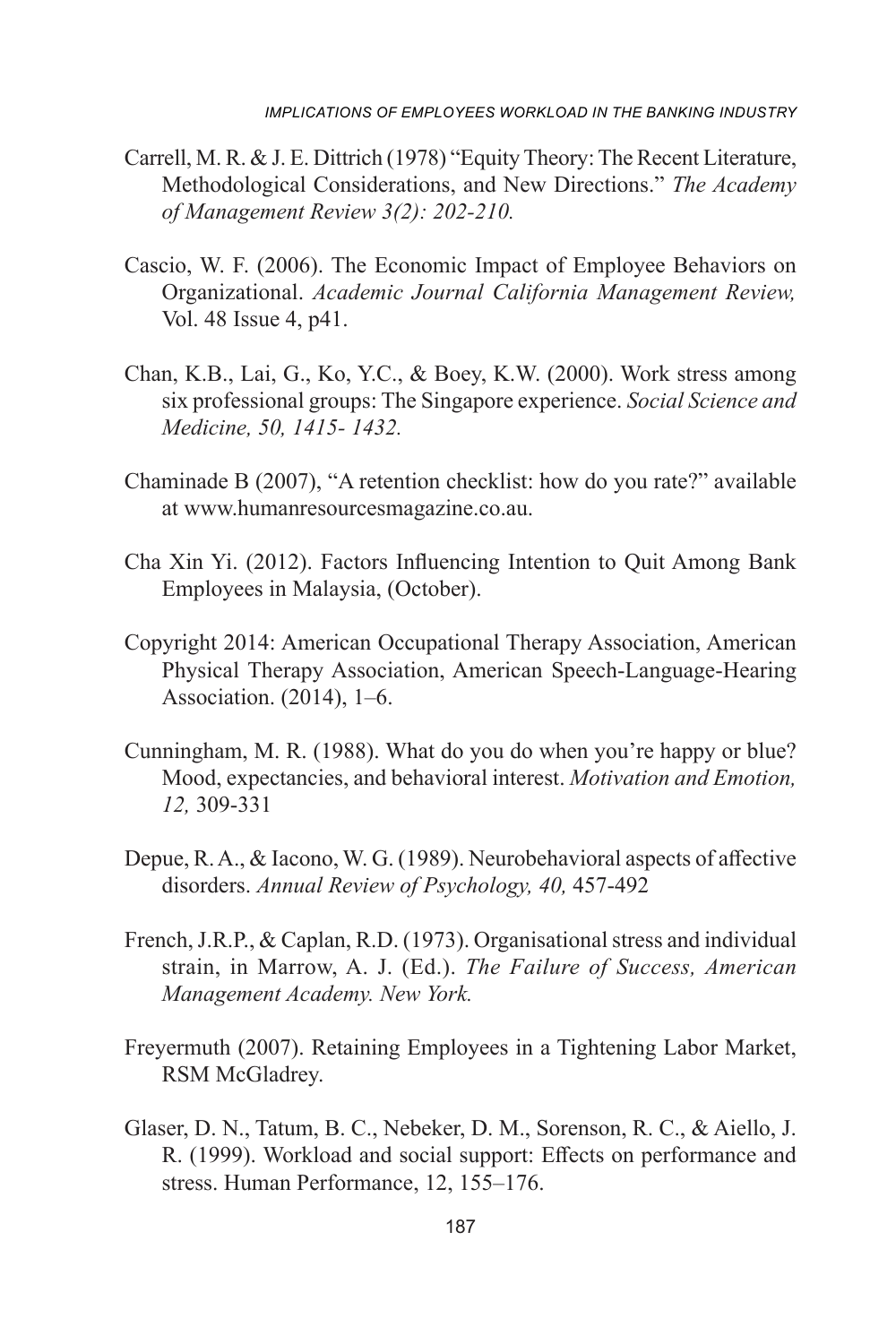- Glaister, K. W., & Falshaw, J. R. (1999). Strategic Planning ] Still Going, *32*(1), 107–116.
- Gregory, K. (n.d.). The Importance of Employee Satisfaction, 29–37.
- Griffeth, R.W., Hom, P.W., & Gaertner, S. (2000), A meta-analysis of antecedents and correlates of employee turnover: update, moderator tests, and research implications for the next millennium. *Journal of Management, Vol. 26 pp.463-88.*
- Hauck, E. L., Snyder, L. A., & Cox-Fuenzalida, L.-E. (2008). Workload Variability and Social Support: Effects on Stress and Performance. *Current Psychology*, *27*(2), 112–125. doi:10.1007/s12144-008-9026-x http://malaysias100.com/Ranking.aspx
- Hostager Todd J. at el. (1998), Seeing environmental opportunities: effects of intrapreneurial ability, efficacy, motivation and desirability, *Journal of Organizational Change Management, Vol. 11, Issue. 01.*
- Humphrey, J.H. (1998). Job Stress. Needman Heights, MA: Allyn & Bacon
- Ilies, R., Schwind, K. M., Wagner, D. T., Johnson, M., Derue, D. S., & Ilgen, D. R. (n.d.). *Journal of Applied Psychology*.
- Jaramillo, F., Mulki, J. P., & Boles, J. S. (2011). Workplace Stressors, Job Attitude, and Job Behaviors: Is Interpersonal Conflict the Missing Link? *Journal of Personal Selling and Sales Management, 31(3), 339–356.*
- Jamshed K. K., Muhammad, A. K., Ayaz, U. H., Muhammad, A., Amjad, A., & Minhas (2011).Occupational stress and burnout in Pakistan's banking sector. *African Journal of Business Management, 5(3)*, pp810-817.
- Johnson, G., Whittington, R., & Scholes, K. (2011). Exploring corporate strategy: Text and cases (9th ed.). *England*: Pearson Education
- Johnston, W. B. (1992). The coming labor shortage. *Journal of Labor Research, 13*(1), 5-10.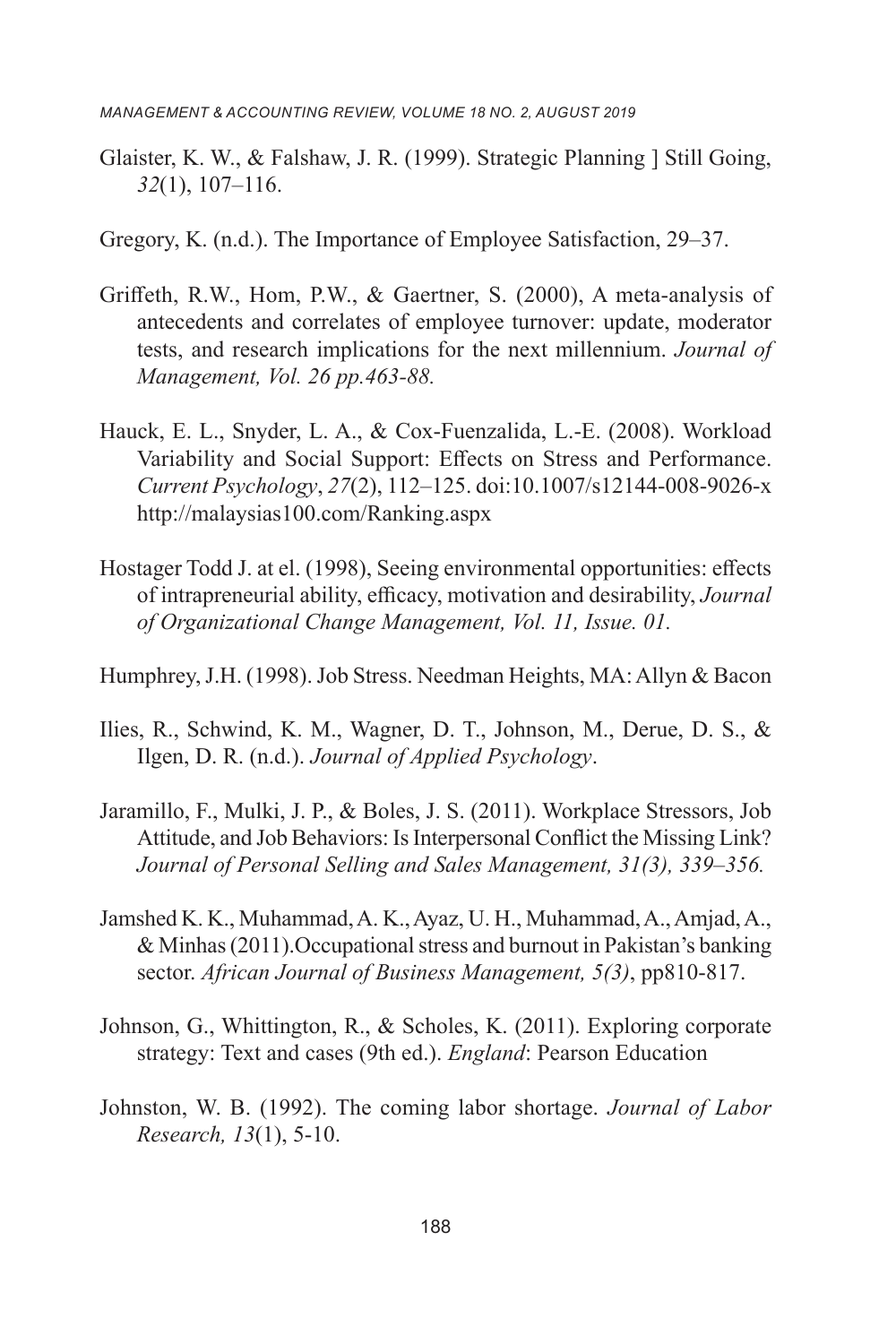- Karasek, R.A., Jr. (1979). Job demands, job decision latitude and mental strain: Implications for job redesign. *Administrative Science Quarterly, 24,* 285-308.
- Kendall, E., Murphy, P., O'Neill, V., & Bursnall, S. (2000). Occupational Stress: Factors that contribute to its Occurrence and Effective. *Centre for Human Services, Griffith University.*
- Keni, Rajendran, M., Teoh, A. P., Rubiah, A. R., & Tarumanagara. (2013). *Turnover intention trend among commercial Banks in Penang, Malaysia. Paper presented at International Conference on Entrepreneurship and Business Management.*
- Kirmeyer, S. L., & Dougherty, T. W. (1988). Workload, tension, and coping: Moderating effects of supervisor support. *Personnel Psychology, 41,*  125–139.
- Lee, T.W., & Mitchell, T.R. (1994), "An alternative approach: the unfolding model of voluntary employee turnover", *Academy of Management Review, Vol. 19* pp.51-89.
- McKinsey & Company. (July, 2008). *Creating Organization Transformation: McKinsey Global Survey Results.*
- Michie, S. (2002, January). Causes and Management of Stress at Work. *Occupational and Environmental Medicine. pp. 67-72.*
- O'Malley, M. N. (2000). Creating commitment: How to attract and retain talented employees by building relationships that last*. New York: Wiley.*
- Omolayo, B. O. (2013). *Influence of Mental Workload on Job Performance, 3(15)*, 238–246.
- Oluwafemi, O. J. (2013). Predictors of turnover intention among employees in Nigeria's oil industry. *Organizations and Markets in emerging economies, 2013, Vo.4, No. 2(8), 4 (2), 42-63.*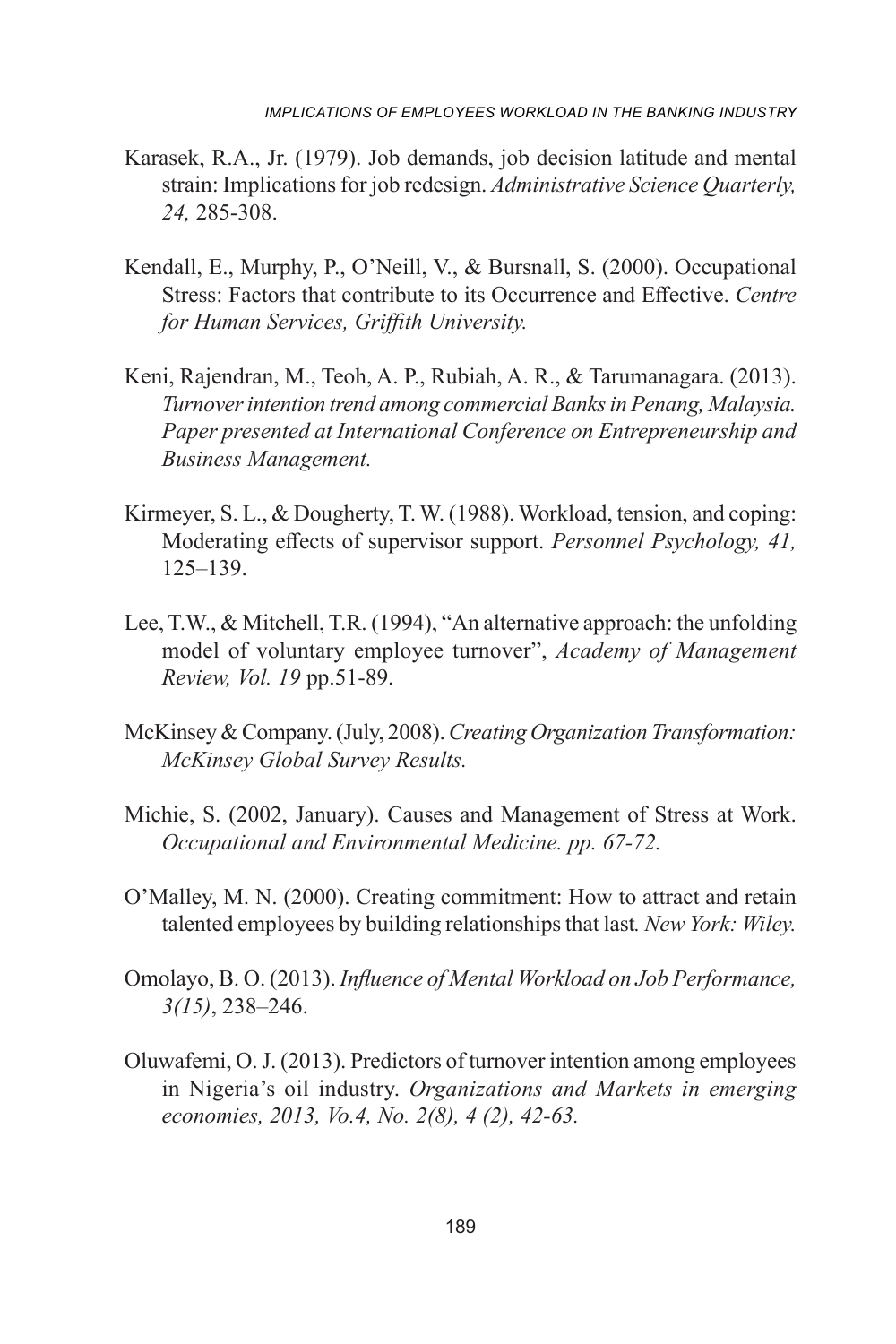- Percy, W., & Kostere, K. (2006). Qualitative research approaches in psychology. *California Management Review, 48*(4), 41-59.
- Pooja, R.D. (2013). Volatility of Workload on Employee Performance and Significance of Motivation: IT sector. *International Journal of Applied Research and Studies,* Volume 2, Issue 4.
- Qureshi, M. I., Iftikhar, M., & Abbas, S. G. (2013). Relationship Between Job Stress, Workload, Environment and Employees Turnover Intentions: What We Know, What Should We Know, *World Applied Sciences Journal,* 23 (6): 764-770.
- Robbins P. Stephen (1999), *Organizational Change and Stress Management, Organizational Behavior, 8th Edition, p 466, Prentice Hall of India, New Delhi 110.001.*
- Rubiah, A. R.(2012). *Study on turnover intention tren in commercial Banks in Penang, Malaysia*.Unpublished master dissertation, Universiti Sains Malaysia.
- Russell. S., Qingguo. Z., & Xiaoxu. L. (2008). Determinants of turnover intentions among chinese of farm migrants. *Discussion paper department of economies, Monash University Business and Economics.*
- Saad, S., Shah, H., Jaffari, A. R., Aziz, J., Ejaz, W., Ul-haq, I., & Raza, S. N. (2011). *Workload and Performance of Employees, 256–267.*
- Samuel, M. O., & Chipunza, C. (2009). Employee retention and turnover : Using motivational variables as a panacea, *3*(8), 410–415. doi:10.5897/ AJBM09.125
- Santos, J.R. (1994). Cronbach's Alpha Tools for Assessing the Reliability of scales. Texas: Texas A&M University.
- Sarah,W., Hassell, K., & Rebecca, E. (2011). What is the evidence that workload is affecting Hospital Pharmacists' performance and patient. J*ournal center for worklife intelligence, in press.*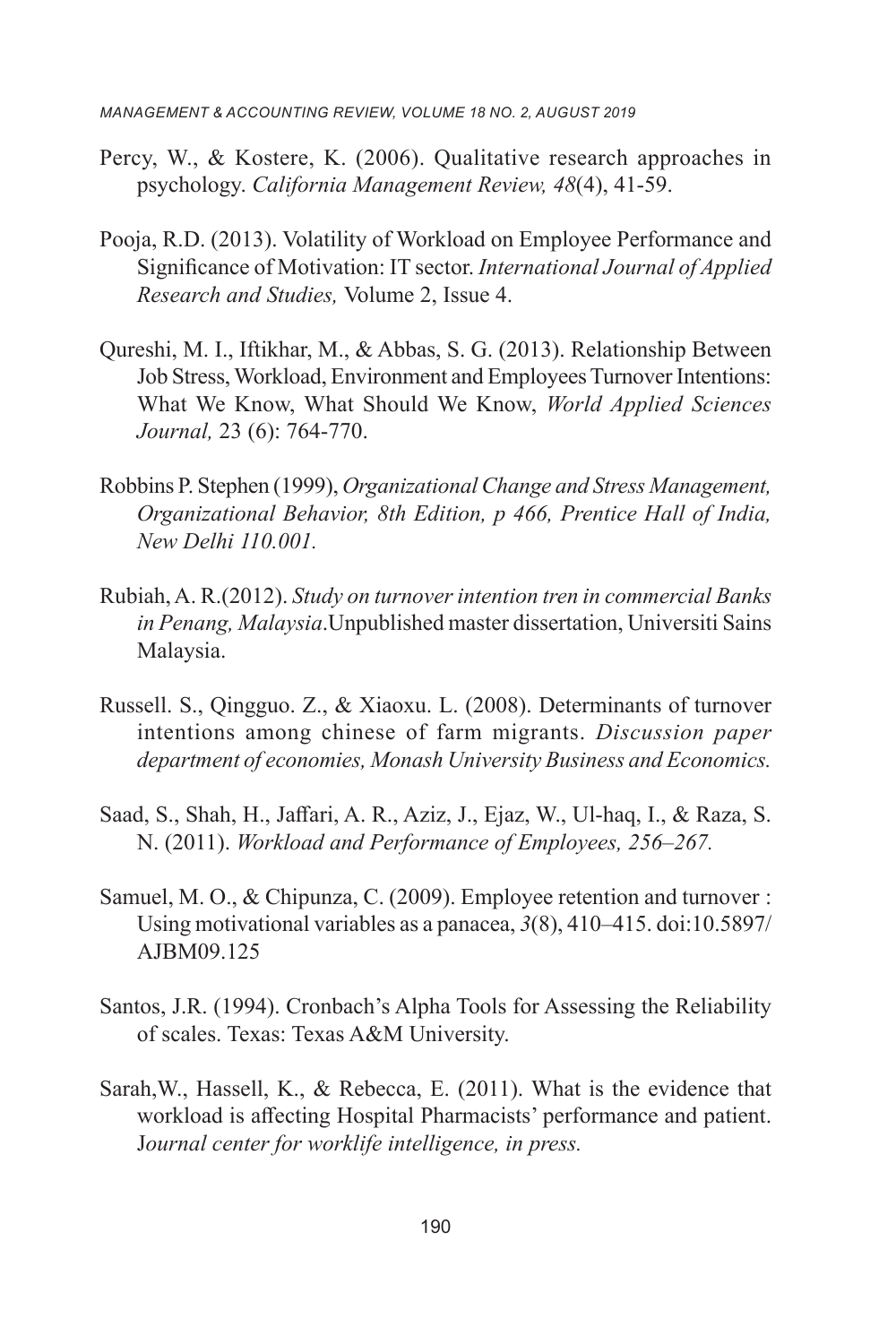- Sauter, S. L., and Hurell, J. J. (1999). Occupational health psychology: Origins, content, and direction. Professional Psychology: *Research and Practice, 30, 117*
- Sauter, S. L., and Murphy, L. R. (1995). Organizational risk factors for job stress. *American Psychological Association Washington, DC.*
- Searle, B., Bright, J. E. H., & Bochner, S. (2001). Helping people to sort it out: The role of social support in the job strain model. *Work & Stress, 15, 328–346.*
- Sekaran, U., & Bougie, R. (2013). Research method of business: A skillbuilding approach. *United Kingdom: Wiley.*
- Sohel, M., & Rahman, M. A. (2014). Competitive Profile Matrix (CPM) as a Competitors ' Analysis Tool : A Theoretical Perspective, *3*(1).
- Sowmya, K.R., & Panachantham, N. (2012). Influence of organizational politics on turnover intention of Bank employees, Chennai, India. *AMET International Journal of Management, Vol.3 No.2.94.*
- Standards, E. (2010). Occupational Therapy Code of Ethics and Ethics Standards *(2010 ), 1–11.*
- Timpe, A. D. (1986). Motivation of personnel: The art and science of management.New York: Facts on File Publications.
- Tyler, P., & Cushway, D. (1995). Stress in nurses: The effects of coping and social support. *Stress Medicine Journal, 11, 243–251.*
- Usman, A., Ahmed, Z., & Ahmed, I. (2011). Work Stress Experienced by the Teaching Staff of University of the Punjab, Pakistan: Antecedents and Consequences. *International Journal of Business and Social Science,* Vol. 2 No. 8.
- Vroom, V.H. (1964). *Work and Motivation. New York, NY: Willey.*
- Walster, E., Walster, G. W., & Berscheid, E. Equity:Theory and research. Boston: Allyn & Bacon, 1978.